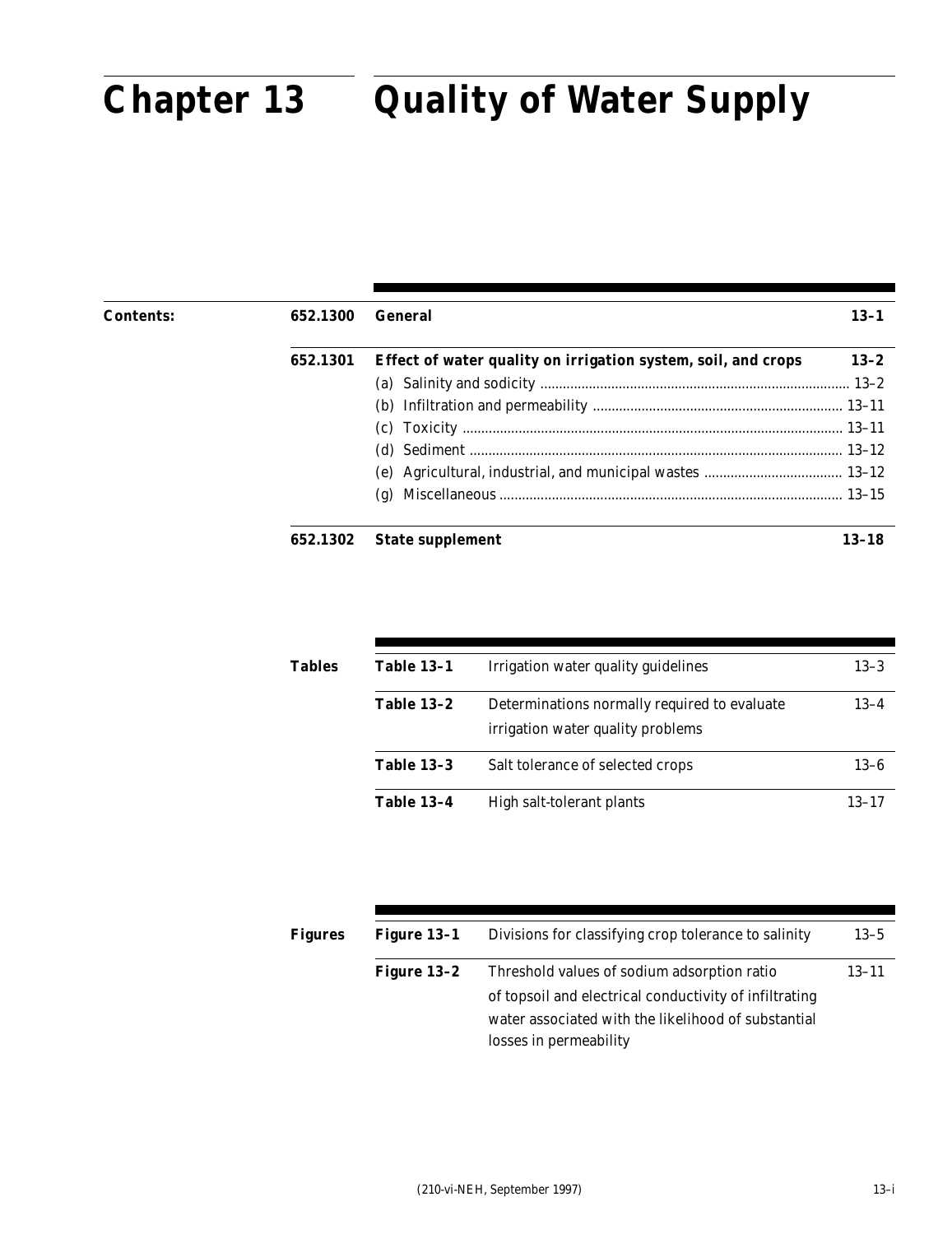## **652.1300 General**

When determining water availability for irrigation, information is required on its quality. Water quality must be evaluated on its suitability for the intended use. Often water (and effluent) use is based on the desires of the decisionmaker and not the crop. Specific uses can have different water quality needs. The irrigator must know the quality of water used for irrigation. If contaminants are present, the type and concentration must be determined.

Irrigation water used for agriculture can contain undesirable contaminants, such as dissolved salts (salinity and sodicity), suspended sediment, gypsum, naturally occurring toxic elements, nematodes, and water borne diseases. Tailwater (runoff) from surface irrigation systems can be reused as a water supply, but can also contain contaminants, such as sediment, agricultural fertilizers, pesticides, and organic material. Discharge from subsurface drainage systems, treated municipal sewage, industrial wastes, agricultural food processing, and wastes from confined livestock and fish feeding operations can also be used to supplement existing supplies.

Disposal of wastes on cropland as plant nutrients and soil amendments is encouraged by regulatory agencies. Naturally occurring microbial activity helps break down (metabolize) organic solids and contaminants. Caution must be exersized, however, when applying treated municipal sewage and industrial wastes to cropland. Depending on treatment level, these sources can contain pathogens, viruses, coliforms, salts, toxic metals, or acids. Geothermal (hot) water can also be used for irrigation, but generally must be cooled by sprinkling or storage before being applied to crops. It can also contain elements toxic to soils and plants (i.e., boron, chloride, sodium, sulfur, and toxic metals). Cold water can retard plant growth for short periods of time.

Good quality water promotes maximum yield if good soil and water management practices are used. With lesser quality water, soil and cropping problems can be expected, unless appropriate management practices are adopted. It may be desirable to use low quality water for irrigation of specific crops in specific areas rather than allow low quality water to discharge

into public surface water. However, high quality water may be required for irrigating certain specialty crops because of required crop quality or soil contaminant standards or to meet interstate transportation and marketing requirements. Nursery potted plants is one example.

Typically lesser quality water can be used to irrigate growing crops than is required for germination and sprouting. Generally poor quality water should not be mixed with high quality water. On the surface, mixing high quality water with low quality water may seem to improve the low water quality. In reality a poor water quality still exists, and using it can allow contaminants (i.e., salts) to accumulate in the soil profile throughout the irrigation season. As an example, with proper salinity management, poorer quality water can be used to grow many crops during most of the growing season. The high quality water is then available for germination, sprouting, and leaching of accumulated salts, as well as meeting plant water needs for low salttolerant crops.

Annual leaching can be eliminated by growing crops less tolerant to toxic elements early in the crop rotation following leaching. As toxic elements accumulate (usually in the soil profile), more salt-tolerant crops are grown. Leaching is performed following the last crop in the rotation. Crop rotation examples are:

- beans, corn, wheat, and barley
- lettuce, cantaloupe, sorghum, and cotton
- beans, cauliflower, cucumber, broccoli, and squash

Physical contaminants and organic particles can adversely affect some irrigation systems. They also present challenges for design of screening devices that will satisfactorily remove contaminates. Physical contaminants include suspended debris, moss, and submersed aquatic plants. Algae and bacterial slimes are organic particles.

Particulates, including small aquatic organisms, can plug nozzles and orifices in sprinkle and micro irrigation systems. Floating trash and debris may cause trouble in systems that discharge water through larger gates or openings. Small aquatic organisms including snails, freshwater clams, and other invertebrates can plug pump screens if large numbers congregate at the intake. Different sizes and types of screening and filtration devices are required to prevent these problems.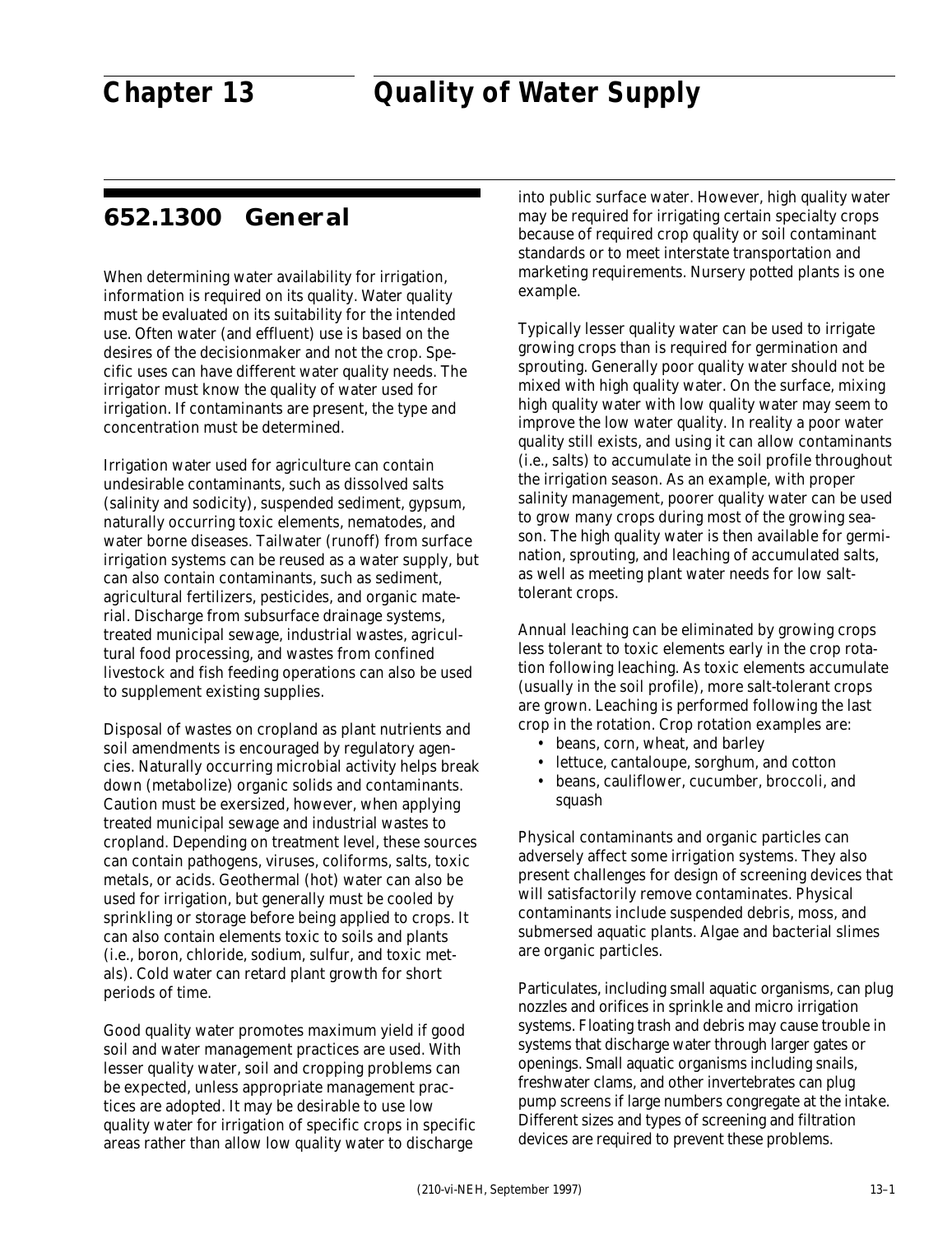Suspended and floating debris in irrigation water can cause malfunction of flow meters, measuring devices, plugging of siphon tubes, and gates in gated pipe. Debris can also accumulate within and potentially plug almost any water control structure. Good irrigation water management requires complete control of water delivery.

Water suitability for irrigation is determined by the potential to cause soil, plant, or management problems. Appropriate management practices should be selected to avoid unacceptable levels of biomass or yield reduction. Suitability must be evaluated at the farm level for specific use and potential hazard to crops and personal health. Available farm management and the farm situation must be considered. Removing larger sized floating debris by irrigation organization facilities (trash racks, rotating screens) may be desirable.

Water quality is a major consideration when selecting irrigation method. Adequate data on water quality is essential in the selection process. All irrigation water contains some dissolved solids (salts). Significant build-up of these salts can occur without proper irrigation method selection, operation, and management. The leaching capability of the irrigation method is a consideration. It becomes increasingly important as salt content of the irrigation water increases.

## **652.1301 Effect of water quality on irrigation system, soil, and crops**

Suitability of water for irrigation depends on the total amount and kind of salts, ions and other toxic elements in the water. Suitability must also consider crops grown, irrigation water management, cultural practices, and climate factors. Guidelines for evaluating water quality for irrigation are given in table 13–1. These guidelines are limited to water quality parameters that are normally encountered and that materially affect crop production. Laboratory determinations and calculations needed to use the guidelines are displayed in table 13–2.

Additional information and details on effects of specific ions are provided in the National Engineering Handbook (NEH), Part 623, Chapter 2, Irrigation Water Requirements. Also see American Society of Civil Engineers (ASCE) Report 71, Agricultural Salinity Assessment and Management.

## **(a) Salinity and sodicity**

Salinity or sodicity relates to water quality if the total quantity of salts in the irrigation water is high enough that salts accumulate in the crop root zone or on the plant and to the extent that crop growth and yield are affected. Where excessive soluble salts accumulate in the root zone, plants have increasing difficulty in extracting water from the soil profile. Reduced water uptake by the plant can result in slow or reduced growth. This can cause the appearance of a drought condition (i.e., plant wilting) even with relative high soil moisture conditions. Crops have different salinity and sodicity tolerance levels, plus effects of salinity and sodicity can vary with growth stage. Tolerance to salinity or sodicity can be very low at germination and small seedling stage, but usually increases as the plant grows and matures.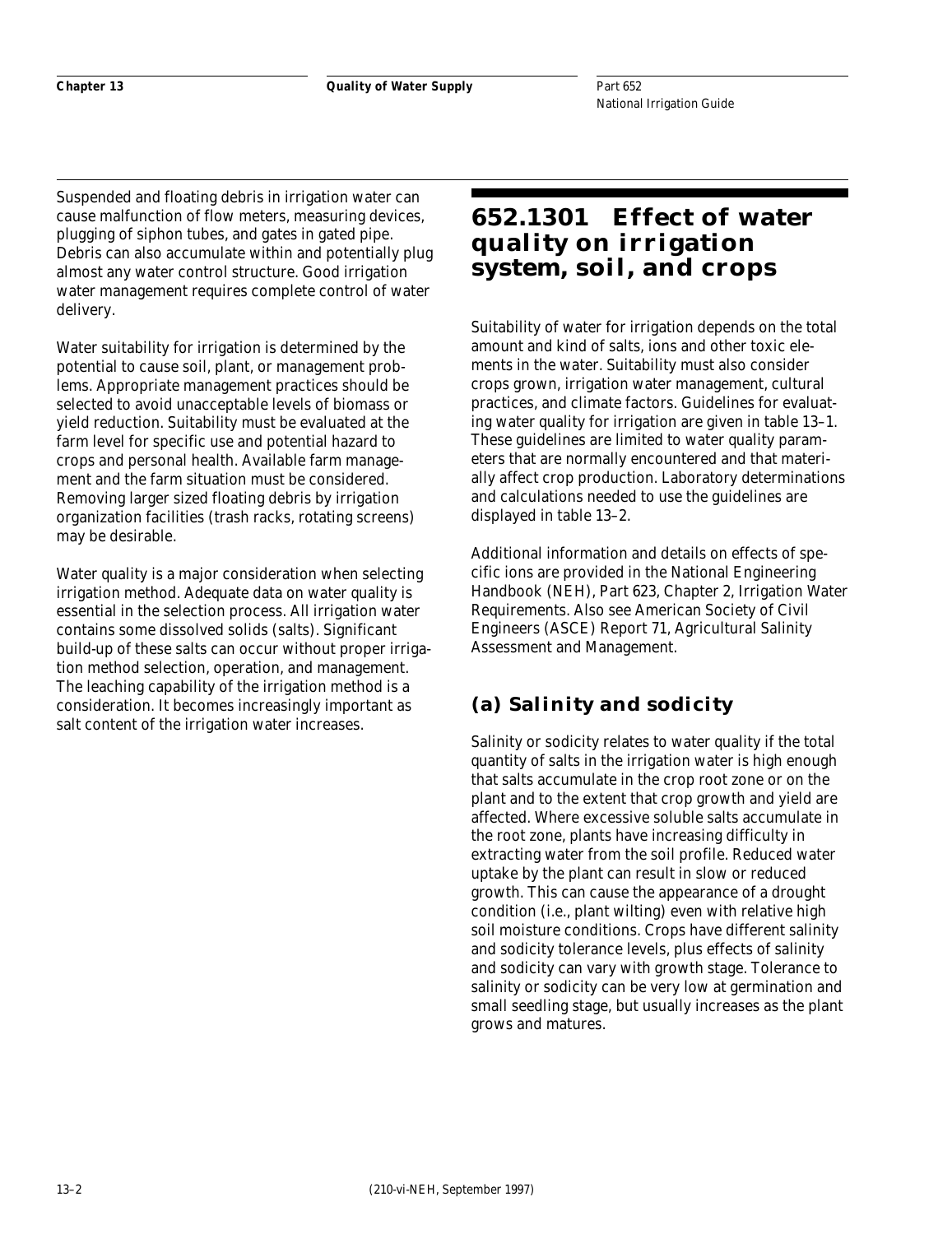**Table 13-1** Irrigation water quality guidelines  $\frac{1}{2}$ 

## Potential irrigation water quality problem Describing parameter -----Degree of restriction on use -----None Slight to moderate Severe **Salinity** (affects crop water availability)  $EC_i^2$ , mmho/cm  $\langle 0.7 \rangle - 3.0 \rangle > 3.0$ or TDS  $\frac{3}{2}$ , mg/L  $\leq 450$   $450 - 2{,}000$   $> 2{,}000$ **Infiltration** (affects water infiltration rate—  $SAR$  EC<sub>i</sub>, mmho/cm evaluated by using EC<sub>i</sub> and SAR together)  $\frac{4}{10}$  0 – 3  $\frac{0.7}{0.7}$  – 0.2  $\frac{0.2}{0.2}$  – 0.2  $3-6$   $>1.2$   $1.2-0.3$   $< 0.3$  $6 - 12$   $> 1.9$   $1.9 - 0.5$   $< 0.5$  $12 - 20$   $> 2.9$   $2.9 - 1.3$   $< 1.3$  $20 - 40$   $> 5.0$   $5.0 - 2.9$   $< 2.9$ **Specific ion toxicity** (affects sensitive crops) Sodium (Na)  $\frac{5}{3}$ surface irrigation  $SAR$   $\leq 3$   $3-9$   $>9$ sprinkler irrigation meq/L  $\sim 3$   $> 3$ Chloride (Cl)  $\frac{5}{1}$ surface irrigation meq/L  $\leq 4$   $4-10$   $> 10$

1/ Adapted from Ayers and Westcot (1985), FAO 29, revision 1.

2/ EC<sub>i</sub> means electrical conductivity of the irrigation water reported in mmho/cm at 77 °F (25 °C).

3/ TDS means total dissolved solids reported in mg/L.

**Miscellaneous effects** (affects susceptible crops) Bicarbonate  $(HCO<sub>3</sub>)$ 

4/ SAR means sodium adsorption ratio. At a given SAR, infiltration rate increases as water salinity increases.

sprinkler irrigation meq/L  $\leq 3 > 3$ 

Boron (B)  $\frac{6}{5}$  (B)  $\frac{6}{5}$  meq/L  $\frac{6.7}{5}$  - 3.0  $\frac{3.0}{5}$  - 3.0

(overhead sprinkling only)  $meq/L$   $< 1.5$   $1.5 - 8.5$   $> 8.5$ 

5/ For surface irrigation—Most tree crops and woody plants are sensitive to sodium and chloride, so the values shown should be used. Because most annual crops are not sensitive, the salinity tolerance values in table 2–34 should be used. For chloride tolerance of selected fruit crops, see table 2–35 in NEH, Part 623, Chapter 2, Irrigation Water Requirements. With overhead sprinkler irrigation and low humidity (<30%), sodium and chloride may be absorbed through the leaves of sensitive crops. For crop sensitivity to absorption, see table 2–36 in NEH, part 623, chapter 2.

6/ For boron tolerances see tables 2–37 and 2–38 in NEH, Part 623, Chapter 2, Irrigation Water Requirements.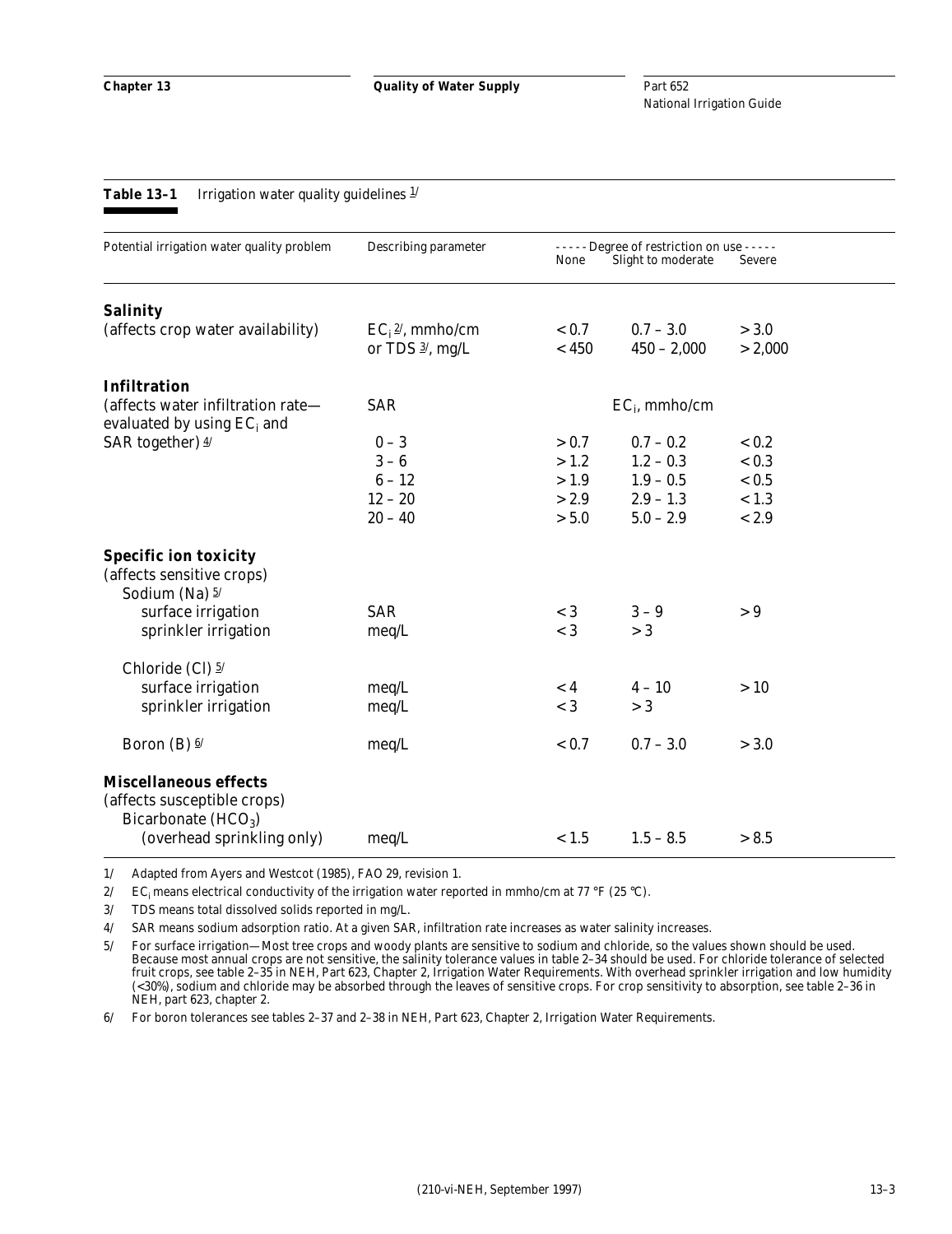Electrical conductivity of the irrigation water  $\left( {EC_{\rm i}} \right)$  is used as a measure of salinity. Electrical conductivity of the saturated soil extract  $(EC_e)$  is a measure of soil water salinity which affects the availability of water for plant growth. The electrical conductivity of irrigation water plus infiltrated precipitation water  $(EC_{aw})$ affects the saturated soil extract. Figure 13–1 displays divisions for classifying crop tolerance to salinity. Table 13–3 displays salinity tolerance of selected crops and projected yield decline. See discussion of salinity, sodicity, and leaching in NEH, Part 623, Chapter 2, Irrigation Water Requirements.

SAR is used as a measure of sodium affected water and soil. A permeability problem occurs when the soil or water is relatively high in sodium, and low in calcium. Where exchangeable sodium is excessive, soil permeability is reduced for a given salinity level of the infiltrating water and soil pH. Low salinity and high pH also decrease soil permeability as much as sodium.

**Table 13–2** Determinations normally required to evaluate irrigation water quality problems 1/

| Determination         |                                         | Symbol           | Valence | Unit of<br>measure $2/$ | Atomic<br>weight | Usual range in<br>irrigation water |
|-----------------------|-----------------------------------------|------------------|---------|-------------------------|------------------|------------------------------------|
|                       | <b>Total salt content</b>               |                  |         |                         |                  |                                    |
|                       | <b>Electrical conductivity</b>          | EC               |         | mmho/cm                 |                  | $0-3$                              |
|                       | Concentration or total dissolved solids | <b>TDS</b>       |         | mg/L                    |                  | $0 - 2000$                         |
| Sodium hazard         |                                         |                  |         |                         |                  |                                    |
|                       | Sodium adsorption ratio 3/              | <b>SAR</b>       |         |                         |                  | $0 - 15$                           |
| <b>Constituents</b>   |                                         |                  |         |                         |                  |                                    |
| Cations:              | Calcium                                 | Ca               | $+2$    | meq/L                   | 40.1             | $0 - 20$                           |
|                       | <b>Magnesium</b>                        | Mg               | $+2$    | meq/L                   | 24.3             | $0-5$                              |
|                       | Sodium                                  | Na               | $+1$    | meq/L                   | 23.0             | $0 - 40$                           |
| Anions:               | <b>Bicarbonate</b>                      | HCO <sub>3</sub> | $-1$    | meq/L                   | 61.0             | $0 - 10$                           |
|                       | <b>Sulfate</b>                          | SO <sub>4</sub>  | $-2$    | meq/L                   | 96.1             | $0 - 20$                           |
|                       | Chloride                                | <b>Cl</b>        | $-1$    | meq/L                   | 35.3             | $0 - 30$                           |
| <b>Trace elements</b> |                                         |                  |         |                         |                  |                                    |
| <b>Boron</b>          |                                         | B                |         | mg/L                    | 10.8             | $0-2$                              |
| Acid/basic            |                                         | pH               |         | $1 - 14$                |                  | $6.0 - 8.5$                        |

1/ Adapted from Ayers and Westcot (1985).

2/ Millimhos/cm (1 mmho/cm) referenced to 77 °F (25 °C). mg/L = milligram per liter ≈ parts per million (ppm). meq/L = milliequivalent per liter (mg/L ÷ equivalent weight = meq/L).

3/ SAR is calculated by the following equation, with each concentration reported in meq/L.

$$
SAR = \frac{Na}{\sqrt{\frac{(Ca + Mg)}{2}}}
$$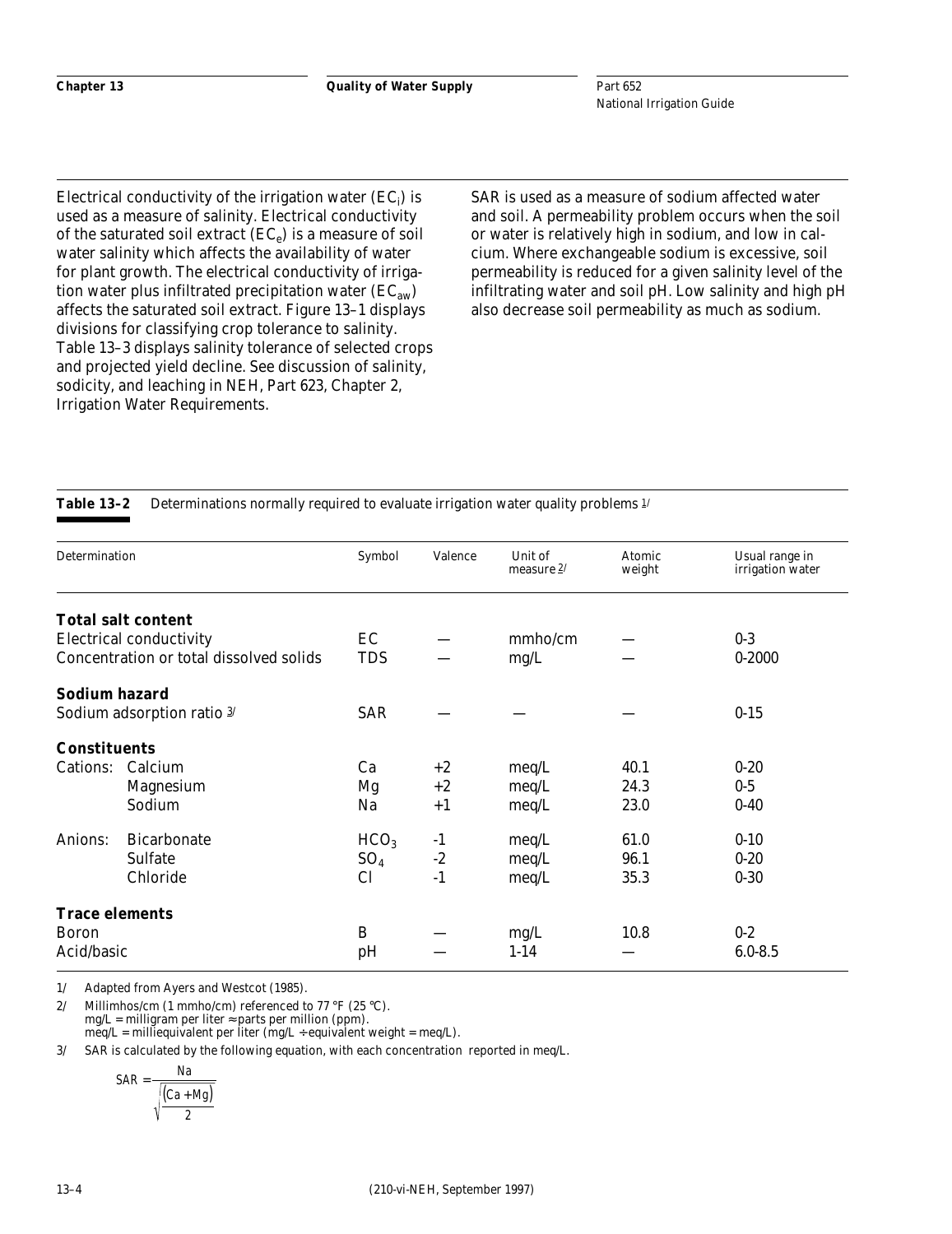



**Electrical conductivity of the saturation extract, EC , mmho/cm e**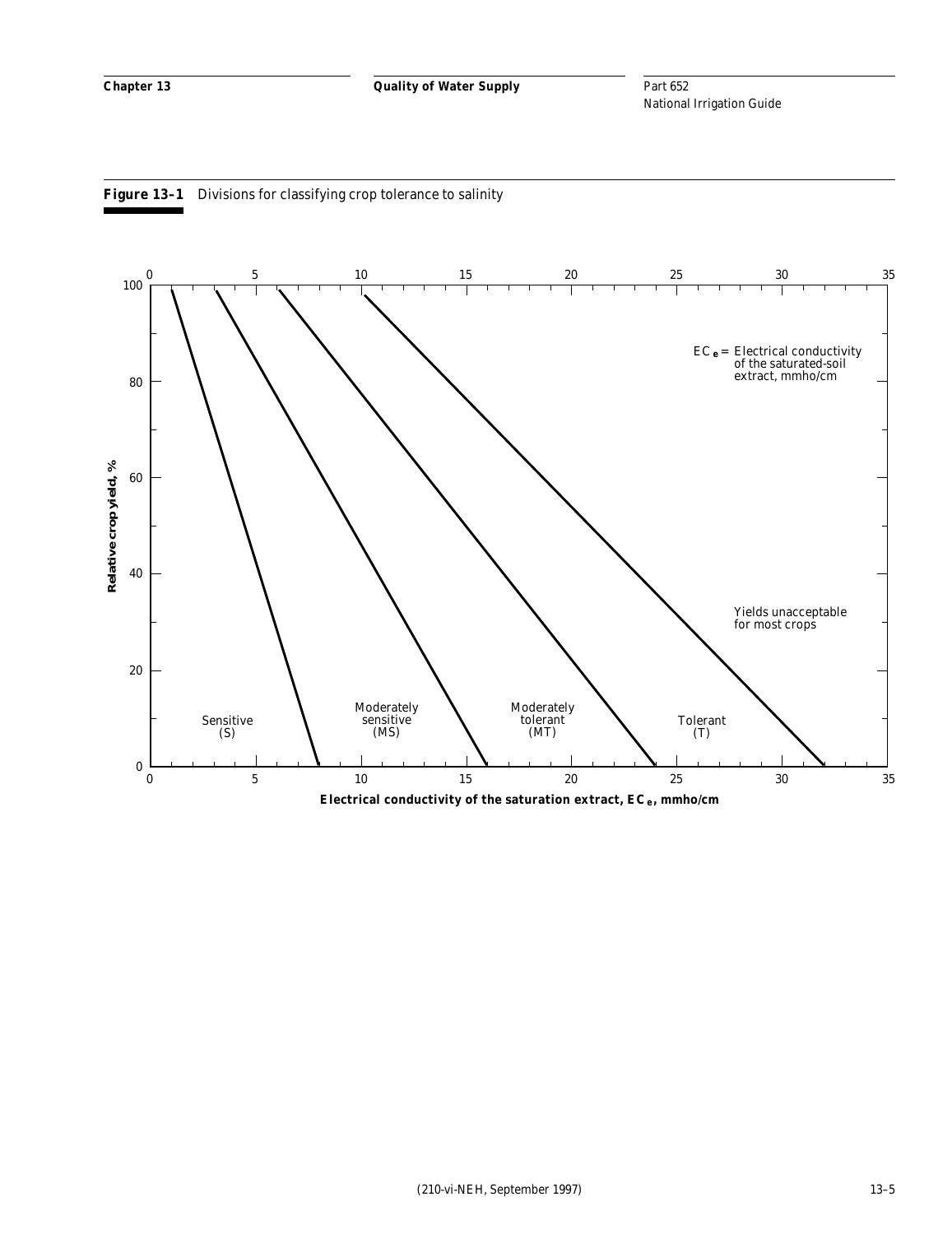## Table 13-3 Salt tolerance of selected crops  $1/$

| Common name                     | <b>Botanical name</b>          | Salt<br>tolerance<br>threshold $2/$ | Yield<br>decline 3/ | Qualitative<br>salt<br>tolerance<br>rating $\frac{4}{3}$ |
|---------------------------------|--------------------------------|-------------------------------------|---------------------|----------------------------------------------------------|
|                                 |                                | $(EC_t)$                            | $(Y_d)$             |                                                          |
|                                 |                                | mmho/cm                             | % per mmho/cm       |                                                          |
| <b>Field crops</b>              |                                |                                     |                     |                                                          |
| <b>Barley</b>                   | Hordeum vulgare                | 8.0                                 | 5.0                 | T                                                        |
| Bean                            | Phaseolus vulgaris             | 1.0                                 | 19                  | S                                                        |
| <b>Broad bean</b>               | Vicia faba                     | 1.6                                 | 9.6                 | <b>MS</b>                                                |
| Corn                            | Zea Mays                       | 1.7                                 | 12                  | <b>MS</b>                                                |
| Cotton                          | Gossypium hirsutum             | 7.7                                 | 5.2                 | T                                                        |
| Cowpea                          | Vigna unguiculata              | 4.9                                 | 12                  | <b>MT</b>                                                |
| Flax                            | Linum usitatissimum            | 1.7                                 | 12                  | <b>MS</b>                                                |
| Guar                            | Cyamopsis tetragonoloba        | 8.8                                 | 17.0                | T                                                        |
| Millet, foxtail                 | Setaria italica                |                                     |                     | <b>MS</b>                                                |
| Oats                            | Avena sativa                   |                                     |                     | MT                                                       |
| Peanut                          | Arachis hypogaea               | 3.2                                 | 29                  | <b>MS</b>                                                |
| Rice, paddy 5/                  | Oryza sativa                   | 3.0                                 | 12                  | ${\mathbf S}$                                            |
| Rye                             | Secale cereale                 | 11.4                                | 10.8                | T                                                        |
| <b>Safflower</b>                | Carthamus tinctorius           |                                     |                     | MT                                                       |
| <b>Sesame</b>                   | Sesamum indicum                |                                     |                     | S                                                        |
| Sorghum                         | Sorghum bicolor                | 6.8                                 | 16                  | <b>MT</b>                                                |
| Soybean                         | Glycine max                    | 5.0                                 | 20                  | MT                                                       |
| <b>Sugar beet</b>               | <b>Beta vulgaris</b>           | 7.0                                 | 5.9                 | T                                                        |
| Sugarcane                       | Saccharum officinarum          | 1.7                                 | 5.9                 | <b>MS</b>                                                |
| Sunflower                       | <b>Helianthus annuus</b>       |                                     |                     | <b>MS</b>                                                |
| <b>Triticale</b>                | x Triticosecale                | 6.1                                 | 2.5                 | T                                                        |
| Wheat                           | <b>Triticum</b> aestivum       | 6.0                                 | 7.1                 | MT                                                       |
| Wheat (semidwarf)               | T. aestivum                    | 8.6                                 | 3.0                 | T                                                        |
| Wheat, durum                    | T. turgidum                    | 5.9                                 | 3.8                 | T                                                        |
| <b>Grasses and forage crops</b> |                                |                                     |                     |                                                          |
| Alfalfa                         | Medicago sativa                | 2.0                                 | 7.3                 | <b>MS</b>                                                |
| Alkaligrass, nuttall            | Puccinellia airoides           |                                     |                     | T                                                        |
| Alkali sacaton                  | Sporobolus airoides            |                                     |                     | T                                                        |
| Barley (forage)                 | Hordeum vulgare                | 6.0                                 | 7.1                 | <b>MT</b>                                                |
| <b>Bentgrass</b>                | Agrostis stolonifera palustris |                                     |                     | <b>MS</b>                                                |
| Bermudagrass                    | Cynodon dactylon               | 6.9                                 | 6.4                 | T                                                        |
| Bluestem, angleton              | Dichanthium aristatum          |                                     |                     | <b>MS</b>                                                |
| Brome, mountain                 | <b>Bromus marginatus</b>       |                                     |                     | <b>MT</b>                                                |
| Brome, smooth                   | <b>B.</b> inermis              |                                     |                     | <b>MS</b>                                                |
| <b>Buffelgrass</b>              | Cenchrus ciliaris              |                                     |                     | <b>MS</b>                                                |
| <b>Burnet</b>                   | Poterium sanguisorba           |                                     |                     | <b>MS</b>                                                |
| Canarygrass, reed               | Phalaris arundinacea           |                                     |                     | MT                                                       |

*See footnotes at end of table.*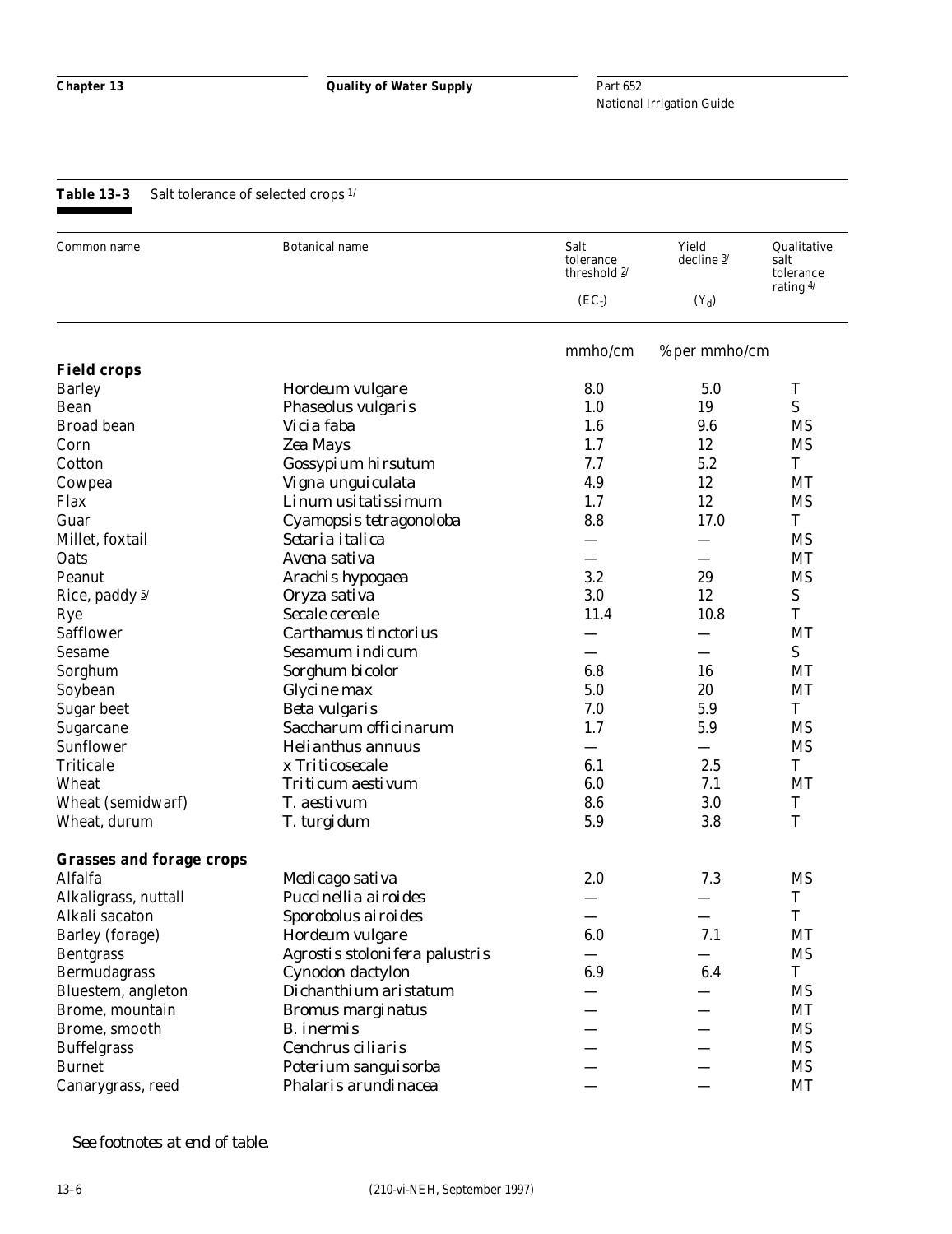| Common name                                   | <b>Botanical name</b>       | Salt<br>tolerance<br>threshold 2/ | Yield<br>decline $3/$ | Qualitative<br>salt<br>tolerance |
|-----------------------------------------------|-----------------------------|-----------------------------------|-----------------------|----------------------------------|
|                                               |                             | $(EC_t)$                          | $(Y_d)$               | rating $\frac{4}{3}$             |
|                                               |                             | mmho/cm                           | % per mmho/cm         |                                  |
| <b>Grasses and forage crops (continued)</b>   |                             |                                   |                       |                                  |
| Clover, alsike                                | Trifolium hybridum          | 1.5                               | 12                    | MS                               |
| Clover, berseem                               | T. alexandrinum             | 1.5                               | 5.7                   | <b>MS</b>                        |
| Clover, hubam                                 | Melilotus alba              |                                   |                       | MT                               |
| Clover, ladino                                | <b>Trifolium</b> repens     | 1.5                               | 12                    | <b>MS</b>                        |
| Clover, red                                   | T. pratense                 | 1.5                               | 12                    | <b>MS</b>                        |
| Clover, strawberry                            | T. fragiferum               | 1.5                               | 12                    | <b>MS</b>                        |
| Clover, sweet                                 | <b>Melilotus</b>            |                                   |                       | MT                               |
| Clover, white Dutch                           | <b>Trifolium</b> repens     |                                   |                       | <b>MS</b>                        |
| Corn (forage)                                 | Zea mays                    | 1.8                               | 7.4                   | <b>MS</b>                        |
| Cowpea (forage)                               | Vigna unguiculata           | 2.5                               | 11                    | <b>MS</b>                        |
| <b>Dallisgrass</b>                            | Paspalum dilatatum          |                                   |                       | <b>MS</b>                        |
| Fescue, tall                                  | Festuca elatior             | 3.9                               | 5.3                   | MT                               |
| Fescue, meadow                                | F. pratensis                |                                   |                       | MT                               |
| Foxtail, meadow                               | Alopecurus pratensis        | 1.5                               | 9.6                   | <b>MS</b>                        |
| Grama, blue                                   | <b>Bouteloua gracilis</b>   |                                   |                       | <b>MS</b>                        |
| Hardinggrass                                  | Phalaris tuberosa           | 4.6                               | 7.6                   | <b>MT</b>                        |
| Kallar grass                                  | Diplachne fusca             |                                   |                       | T                                |
| Lovegrass                                     | Eragrostis sp.              | 2.0                               | 8.4                   | <b>MS</b>                        |
| Milkvetch, cicer                              | Astragalus cicer            |                                   |                       | <b>MS</b>                        |
| Oatgrass, tall                                | Arrhenatherum, Danthonia    |                                   |                       | <b>MS</b>                        |
| Oats (forage)                                 | Avena sativa                |                                   |                       | <b>MS</b>                        |
| Orchardgrass                                  | Dactylis glomerata          | 1.5                               | 6.2                   | <b>MS</b>                        |
| Panicgrass, blue                              | Panicum antidotale          |                                   |                       | MT                               |
| Rape                                          | <b>Brassica</b> napus       |                                   |                       | MT                               |
| Rescuegrass                                   | <b>Bromus</b> unioloides    |                                   |                       | MT                               |
| Rhodesgrass                                   | Chloris gayana              |                                   |                       | <b>MT</b>                        |
| Rye (forage)                                  | Secale cereale              |                                   |                       | <b>MS</b>                        |
| Ryegrass, Italian                             | Lolium italicum multiflorum |                                   |                       | <b>MT</b>                        |
| Ryegrass, perennial                           | L. perenne                  | 5.6                               | 7.6                   | MT                               |
| Saltgrass, desert                             | Distichlis stricta          |                                   |                       | $\mathbf T$                      |
| Sesbania                                      | Sesbania exaltata           | 2.3                               | 7.0                   | <b>MS</b>                        |
| <b>Siratro</b>                                | Macroptilium atropurpureum  |                                   |                       | <b>MS</b>                        |
| Sphaerophysa                                  | Sphaerophysa salsula        | 2.2                               | 7.0                   | <b>MS</b>                        |
| Sudangrass                                    | Sorghum sudanense           | 2.8                               | 4.3                   | <b>MT</b>                        |
|                                               |                             |                                   |                       | <b>MS</b>                        |
| Timothy                                       | <b>Phleum</b> pratense      | 2.3                               | 19                    | <b>MS</b>                        |
| Trefoil, big<br>Trefoil, narrowleaf birdsfoot | Lotus uliginosus            |                                   |                       |                                  |
|                                               | L. corniculatus tenuifolium | 5.0                               | 10                    | <b>MT</b>                        |
| Trefoil, broadleaf birdsfoot                  | L. corniculatus arvenis     |                                   |                       | <b>MT</b>                        |

*See footnotes at end of table.*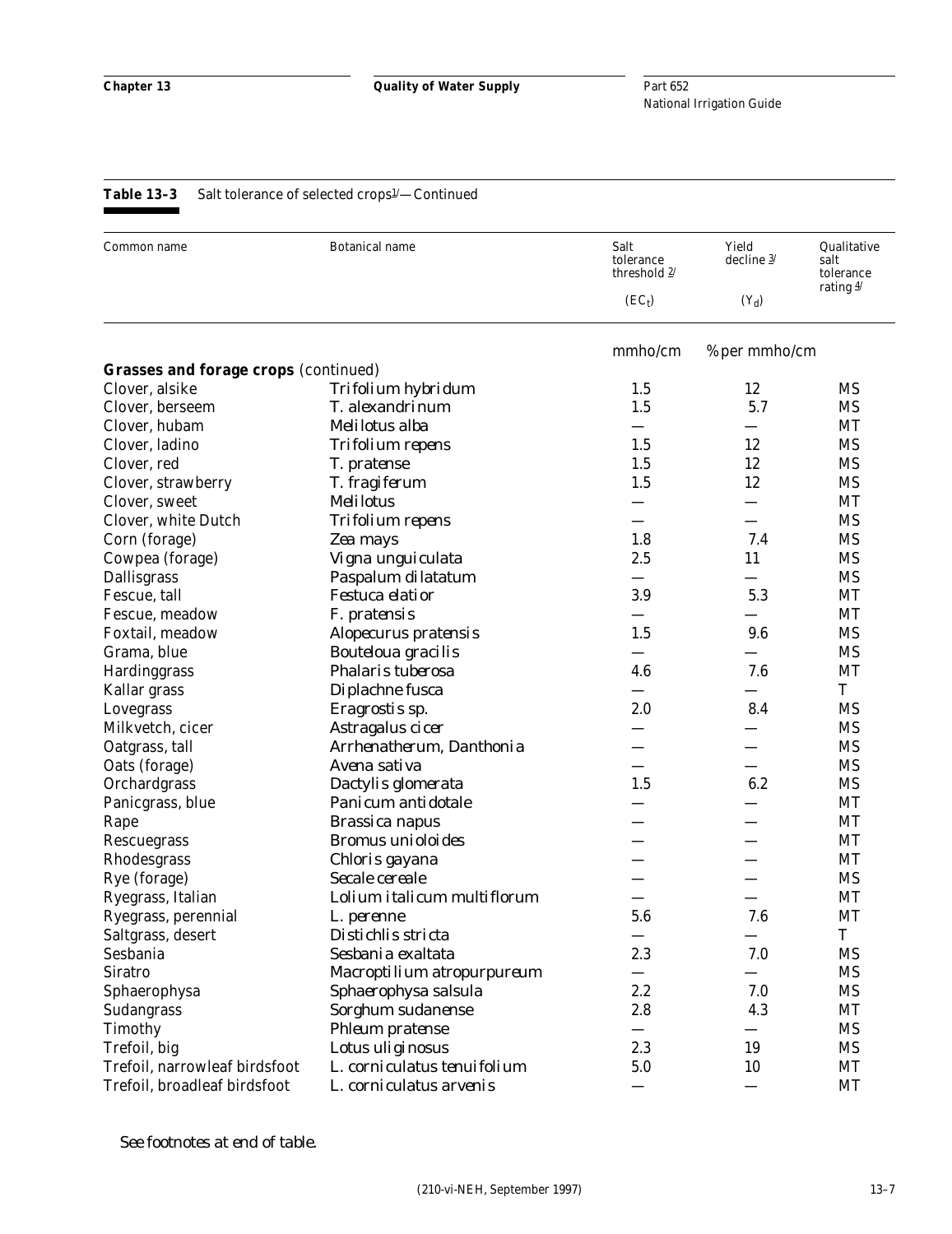| Common name                                 | <b>Botanical name</b>        | Salt<br>tolerance<br>threshold $2/$ | Yield<br>decline $3/$ | Qualitative<br>salt<br>tolerance<br>rating $\frac{4}{3}$ |
|---------------------------------------------|------------------------------|-------------------------------------|-----------------------|----------------------------------------------------------|
|                                             |                              | $(EC_t)$                            | $(Y_d)$               |                                                          |
|                                             |                              | mmho/cm                             | % per mmho/cm         |                                                          |
| <b>Grasses and forage crops (continued)</b> |                              |                                     |                       |                                                          |
| Vetch, common                               | Vicia angustifolia           | 3.0                                 | 11                    | MS                                                       |
| Wheat (forage)                              | Triticum aestivum            | 4.5                                 | 2.6                   | MT                                                       |
| Wheat, durum (forage)                       | T. turgidum                  | 2.1                                 | 2.5                   | MT                                                       |
| Wheatgrass, standard crested                | Agropyron sibiricum          | 3.5                                 | 4.0                   | MT                                                       |
| Wheatgrass, fairway crested                 | A. cristatum                 | 7.5                                 | 6.9                   | T                                                        |
| Wheatgrass, intermediate                    | A. intermedium               |                                     |                       | MT                                                       |
| Wheatgrass, slender                         | A. trachycaulum              |                                     |                       | MT                                                       |
| Wheatgrass, tall                            | A. elongatum                 | 7.5                                 | 4.2                   | T                                                        |
| Wheatgrass, western                         | A. smithii                   |                                     |                       | MT                                                       |
| Wildrye, Altai                              | Elymus angustus              |                                     |                       | T                                                        |
| Wildrye, beardless                          | E. triticoides               | 2.7                                 | 6.0                   | MT                                                       |
| Wildrye, Canadian                           | E. canadensis                |                                     |                       | MT                                                       |
| Wildrye, Russian                            | E. junceus                   |                                     |                       | T                                                        |
| <b>Vegetable and fruit crops</b>            |                              |                                     |                       |                                                          |
| Artichoke                                   | <b>Helianthus tuberosus</b>  |                                     |                       | MT                                                       |
| <b>Asparagus</b>                            | Asparagus officinalis        | 4.1                                 | 2.0                   | T                                                        |
| Bean                                        | Phaseolus vulgaris           | 1.0                                 | 19                    | S                                                        |
| Beet, red                                   | <b>Beta vulgaris</b>         | 4.0                                 | 9.0                   | MT                                                       |
| <b>Broccoli</b>                             | Brassica oleracea botrytis   | 2.8                                 | 9.2                   | <b>MS</b>                                                |
| <b>Brussels sprouts</b>                     | B. oleracea gemmifera        |                                     |                       | <b>MS</b>                                                |
| Cabbage                                     | B. oleracea capitata         | 1.8                                 | 9.7                   | <b>MS</b>                                                |
| Carrot                                      | Daucus carota                | 1.0                                 | 14                    | ${\bf S}$                                                |
| Cauliflower                                 | <b>B.</b> oleracea botrytis  |                                     |                       | <b>MS</b>                                                |
| Celery                                      | Apium graveolens             | 1.8                                 | 6.2                   | <b>MS</b>                                                |
| Corn, sweet                                 | Zea mays                     | 1.7                                 | 12                    | <b>MS</b>                                                |
| Cucumber                                    | Cucumis sativus              | 2.5                                 | 13                    | <b>MS</b>                                                |
| Eggplant                                    | Solanum melongena esculentum | 1.1                                 | 6.9                   | <b>MS</b>                                                |
| Kale                                        | B. oleracea acephala         |                                     |                       | <b>MS</b>                                                |
| Kohlrabi                                    | B. oleracea gongylodes       |                                     |                       | MS                                                       |
| Lettuce                                     | Lactuca sativa               | 1.3                                 | 13                    | <b>MS</b>                                                |
| Muskmelon                                   | Cucumis melo                 |                                     |                       | <b>MS</b>                                                |
| Okra                                        | Abelmoschus esculentus       |                                     |                       | S                                                        |
| Onion                                       | Allium cepa                  | 1.2                                 | 16                    | ${\bf S}$                                                |
| Parsnip                                     | Pastinaca sativa             |                                     |                       | ${\bf S}$                                                |
| Pea                                         | Pisum sativum                |                                     |                       | S                                                        |
| Pepper                                      | Capsicum annuum              | 1.5                                 | 14                    | <b>MS</b>                                                |
| Potato                                      | Solanum tuberosum            | 1.7                                 | 12                    | <b>MS</b>                                                |

*See footnotes at end of table.*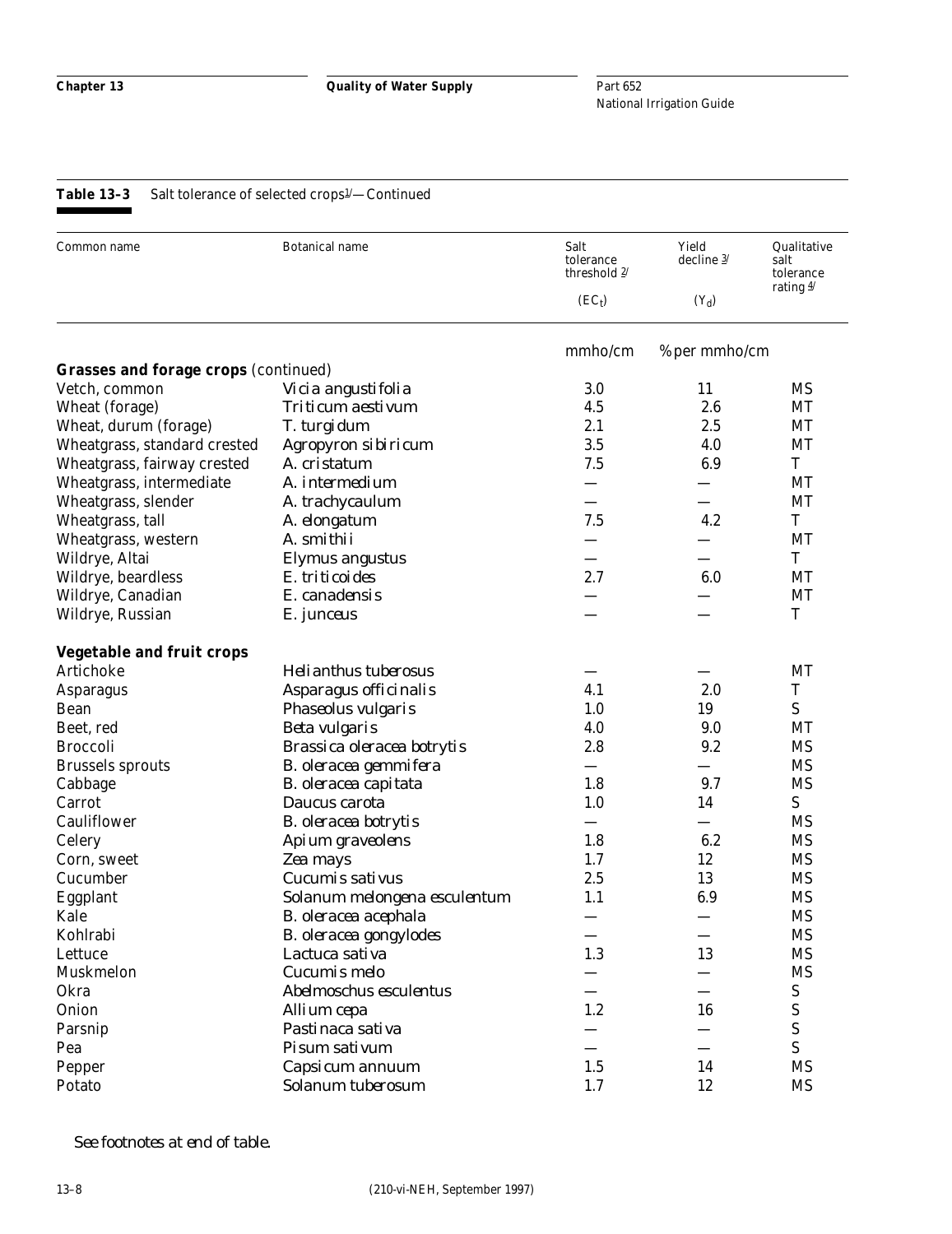| Common name                           | <b>Botanical name</b>     | Salt<br>tolerance<br>threshold 2/ | Yield<br>decline $3/$ | Qualitative<br>salt<br>tolerance<br>rating $4/$ |
|---------------------------------------|---------------------------|-----------------------------------|-----------------------|-------------------------------------------------|
|                                       |                           | $(EC_t)$                          | $(Y_d)$               |                                                 |
|                                       |                           | mmho/cm                           | % per mmho/cm         |                                                 |
| Vegetable and fruit crops (continued) |                           |                                   |                       |                                                 |
| Pumpkin                               | Cucurbita pepo pepo       |                                   |                       | <b>MS</b>                                       |
| Radish                                | Raphanus sativus          | 1.2                               | 13                    | <b>MS</b>                                       |
| Spinach                               | Spinacia oleracea         | 2.0                               | 7.6                   | <b>MS</b>                                       |
| Squash, scallop                       | Cucurbita pepo melopepo   | 3.2                               | 16                    | <b>MS</b>                                       |
| Squash, zucchini                      | C. pepo melopepo          | 4.7                               | 9.4                   | MT                                              |
| Strawberry                            | Fragaria sp.              | 1.0                               | 33                    | S                                               |
| Sweet potato                          | Ipomoea batatas           | 1.5                               | 11                    | <b>MS</b>                                       |
| <b>Tomato</b>                         | Lycopersicon lycopersicum | 2.5                               | 9.9                   | <b>MS</b>                                       |
| Turnip                                | <b>Brassica rapa</b>      | 0.9                               | 9.0                   | <b>MS</b>                                       |
| Watermelon                            | Citrullus lanatus         |                                   |                       | <b>MS</b>                                       |
| <b>Woody crops</b>                    |                           |                                   |                       |                                                 |
| Almond                                | <b>Prunus dulcis</b>      | 1.5                               | 19                    | S                                               |
| Apple                                 | Malus sylvestris          |                                   |                       | ${\bf S}$                                       |
| Apricot                               | P. armeniaca              | 1.6                               | 24                    | ${\bf S}$                                       |
| Avocado                               | Persea americana          |                                   |                       | S                                               |
| Blackberry                            | Rubus sp.                 | 1.5                               | 22                    | ${\bf S}$                                       |
| Boysenberry                           | <b>Rubus ursinus</b>      | 1.5                               | 22                    | S                                               |
| Castor bean                           | Ricinus communis          |                                   |                       | <b>MS</b>                                       |
| Cherimoya                             | Annona cherimola          |                                   |                       | ${\mathbf S}$                                   |
| Cherry, sweet                         | Prunus avium              |                                   |                       | ${\mathbf S}$                                   |
| Cherry, sand                          | P. besseyi                |                                   |                       | ${\bf S}$                                       |
| Currant                               | Ribes sp.                 |                                   |                       | ${\bf S}$                                       |
| Date palm                             | Phoenix dactylifera       | 4.0                               | 3.6                   | T                                               |
| Fig                                   | <b>Ficus</b> carica       |                                   |                       | <b>MT</b>                                       |
| Gooseberry                            | Ribes sp.                 |                                   |                       | ${\bf S}$                                       |
| Grape                                 | Vitis sp.                 | 1.5                               | 9.6                   | <b>MS</b>                                       |
| Grapefruit                            | Citrus paradisi           | 1.8                               | 16                    | ${\mathbf S}$                                   |
| Guayule                               | Parthenium argentatum     | 8.7                               | 11.6                  | T                                               |
| Jojoba                                | Simmondsia chinensis      |                                   |                       | $\mathbf T$                                     |
| Jujube                                | Ziziphus jujuba           |                                   |                       | <b>MT</b>                                       |
| Lemon                                 | C. limon                  |                                   |                       | ${\mathbf S}$                                   |
| Lime                                  | C aurantiifolia           |                                   |                       | ${\bf S}$                                       |
| Loquat                                | Eriobotrya japonica       |                                   |                       | ${\bf S}$                                       |
| Mango                                 | Mangifera indica          |                                   |                       | S                                               |
| Olive                                 | Olea europaea             |                                   |                       | <b>MT</b>                                       |
| Orange                                | C. sinensis               | 1.7                               | 16                    | ${\bf S}$                                       |
| Papaya                                | Carica papaya             |                                   |                       | <b>MT</b>                                       |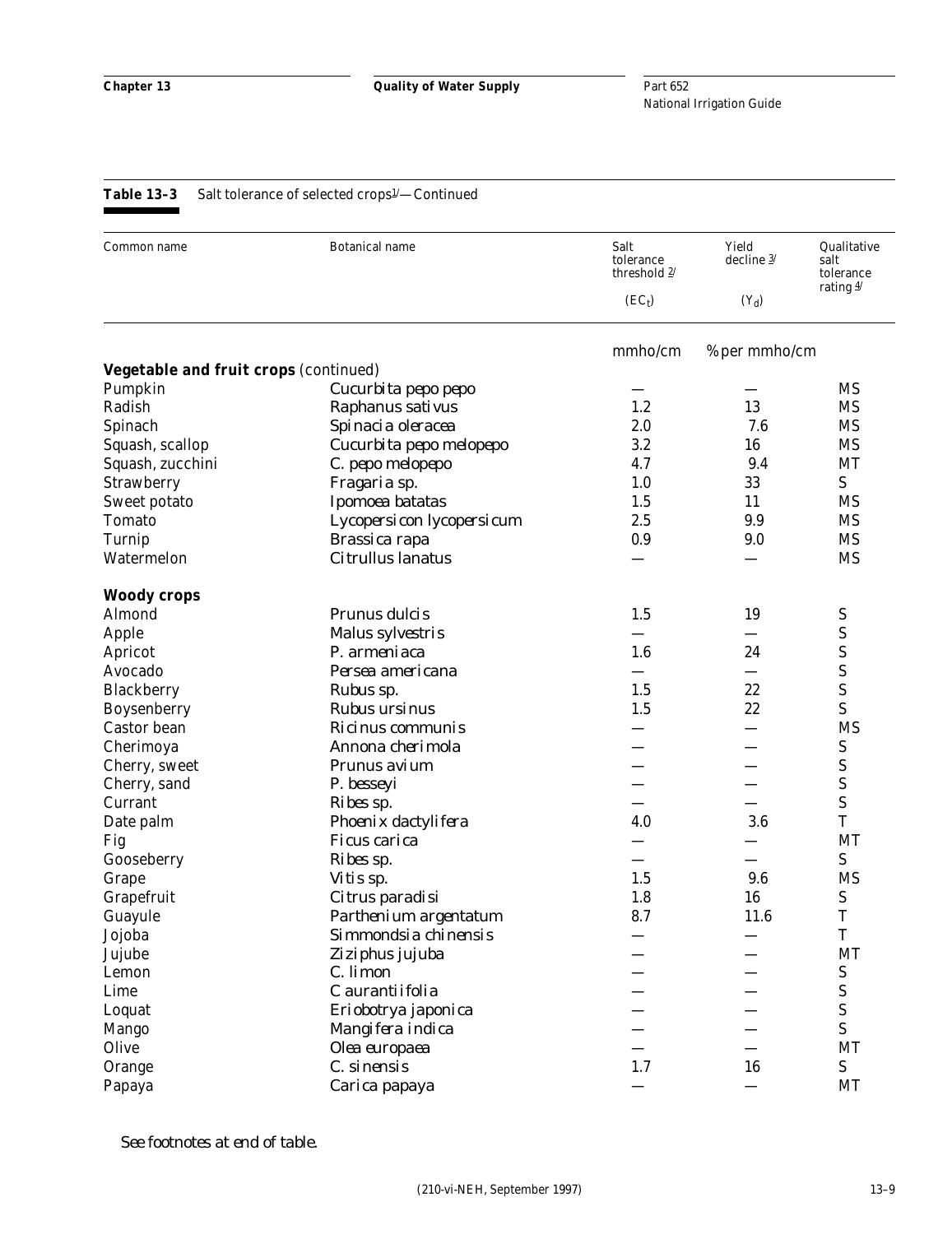| Common name                    | <b>Botanical name</b> | Salt<br>tolerance<br>threshold $2/$ | Yield<br>decline $3/$ | Qualitative<br>salt<br>tolerance |
|--------------------------------|-----------------------|-------------------------------------|-----------------------|----------------------------------|
|                                |                       | $(EC_t)$                            | $(Y_d)$               | rating $4/$                      |
|                                |                       | mmho/cm                             | % per mmho/cm         |                                  |
| <b>Woody crops</b> (continued) |                       |                                     |                       |                                  |
| <b>Passion fruit</b>           | Passiflora edulis     |                                     |                       | S                                |
| Peach                          | Prunus persica        | 1.7                                 | 21                    | S                                |
| Pear                           | Pyrus communis        |                                     |                       | S                                |
| Persimmon                      | Diospyros virginiana  |                                     |                       | S                                |
| Pineapple                      | Ananas comosus        |                                     |                       | MT                               |
| Plum; prune                    | Prunus domestica      | 1.5                                 | 18                    | S                                |
| Pomegranate                    | Punica granatum       |                                     |                       | MT                               |
| Pummelo                        | Citrus maxima         |                                     |                       | S                                |
| Raspberry                      | Rubus <i>idaeus</i>   |                                     |                       | S                                |
| Rose apple                     | Syzygium jambos       |                                     |                       | S                                |
| Sapote, white                  | Casimiroa edulis      |                                     |                       | S                                |
| <b>Tangerine</b>               | Citrus reticulata     |                                     |                       | S                                |

1/ Adapted from Maas and Hoffman (1977) and Maas (1990). Data serve as a guide to relative tolerances. Absolute tolerances depend upon climate, soil conditions, and cultural practices. Note: 1 mmho/cm = 1 dS/m.

2/  $\,$  Salt tolerance threshold (EC<sub>t</sub>) is the mean soil salinity at initial yield decline. Salinity expressed as EC<sub>e</sub> in mmho/cm referenced to 77  $^{\circ}\text{F}$  $(25 \degree C)$ .

3/ Percent yield decline  $(Y_d)$  is the rate of yield reduction per unit increase in salinity beyond the threshold.

4/ Qualitative salt tolerance ratings are sensitive (S), moderately sensitive (MS), moderately tolerant (MT), and tolerant (T) as shown in figure 2–32.

5/ Values are for soil-water while plants are submerged. Less tolerant during seedling stage.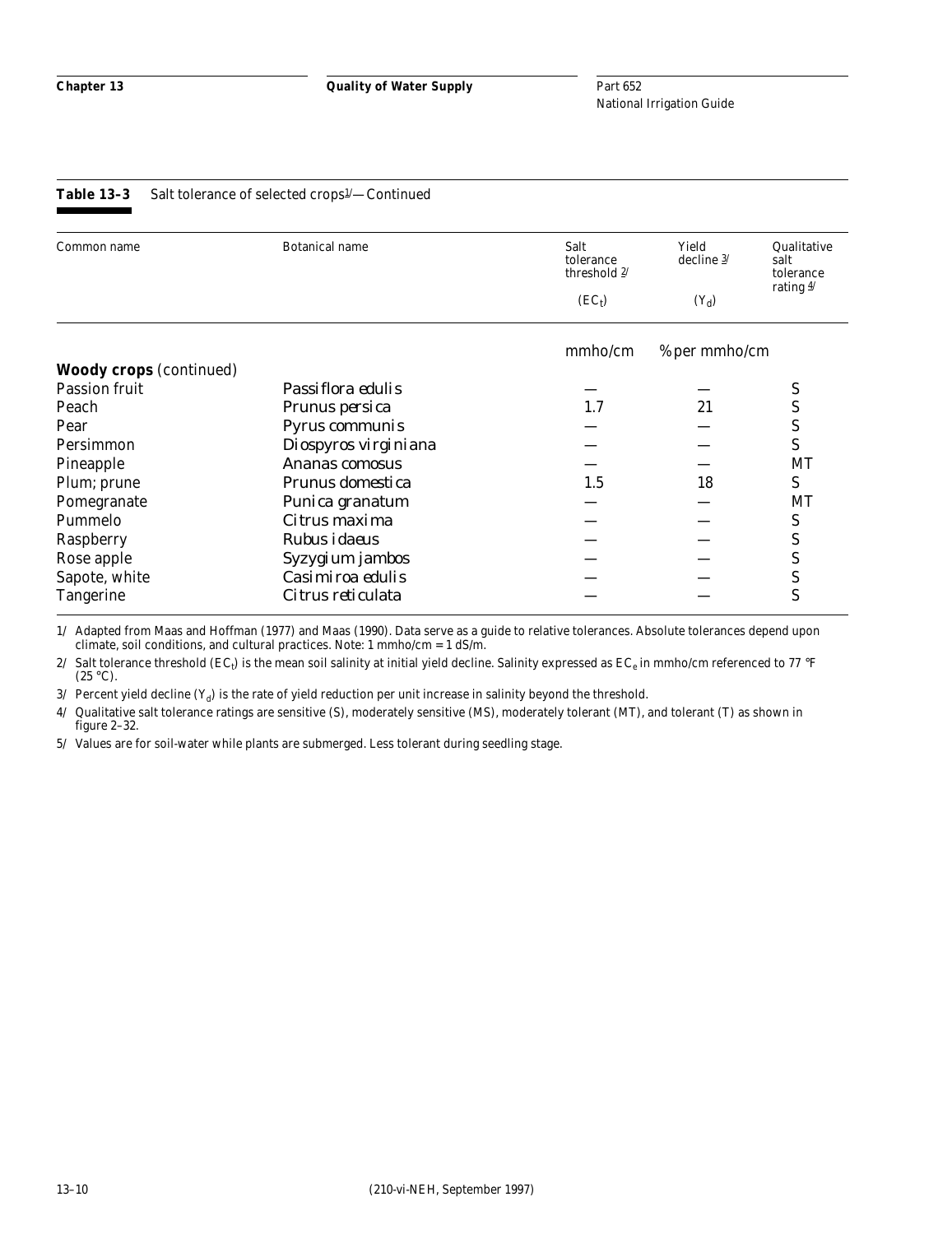## **(b) Infiltration and permeability**

Permeability problems occur when the soil or the irrigation water is relatively high in sodium and low in calcium. Infiltration rate can decrease to the point that sufficient water cannot infiltrate to adequately supply the crop. Sodium causes soil particles to disperse, resulting in a massive soil structure with low permeability. Where exchangeable sodium is excessive, soil permeability is reduced in low calcium level soils. Low salinity and high pH can also decrease soil permeability as much as sodium. Sodium Adsorption Ratio (SAR) is most often used to define infiltration and permeability problems; however, a combination of  $\rm{SAR}$  and  $\rm{EC}_{i}$  may be more indicative of problems. See figure 13–2 for threshold values of a combination of SAR and ECi for potential infiltration and permeability hazards. Adjusted SAR is used where bicarbonates are present. Often, gypsum (calcium) is added to the soil to improve infiltration and permeability.

## **(c) Toxicity**

Crop toxicity problems occur when certain elements are available in the soil-water solution and taken up by the plants. Toxic elements can accumulate in amounts that result in reduced crop yield or quality. Toxicity normally results when certain ions are absorbed by the plant with soil water, move with the plant transpiration stream, and accumulate in the leaves at concentrations that cause plant damage. This is usually related to one or more specific ions available in irrigation water, i.e., boron, chloride, and sodium. Not all crops are sensitive to these ions. White deposits on leaves or other plant parts may indicate the presence of salt. White deposits can occur on fruit or leaves as a result of sprinkler irrigation where water with high bicarbonate concentration is used. Toxicity often accompanies or complicates a salinity or infiltration problem. It may appear even when salinity is low.

Certain other highly toxic elements occur in irrigation water, especially drainage system discharge in some soils. Most of these elements, i.e., selenium, arsenic, and mercury, are not necessarily toxic to plants, but in small concentrations are toxic to animal life.



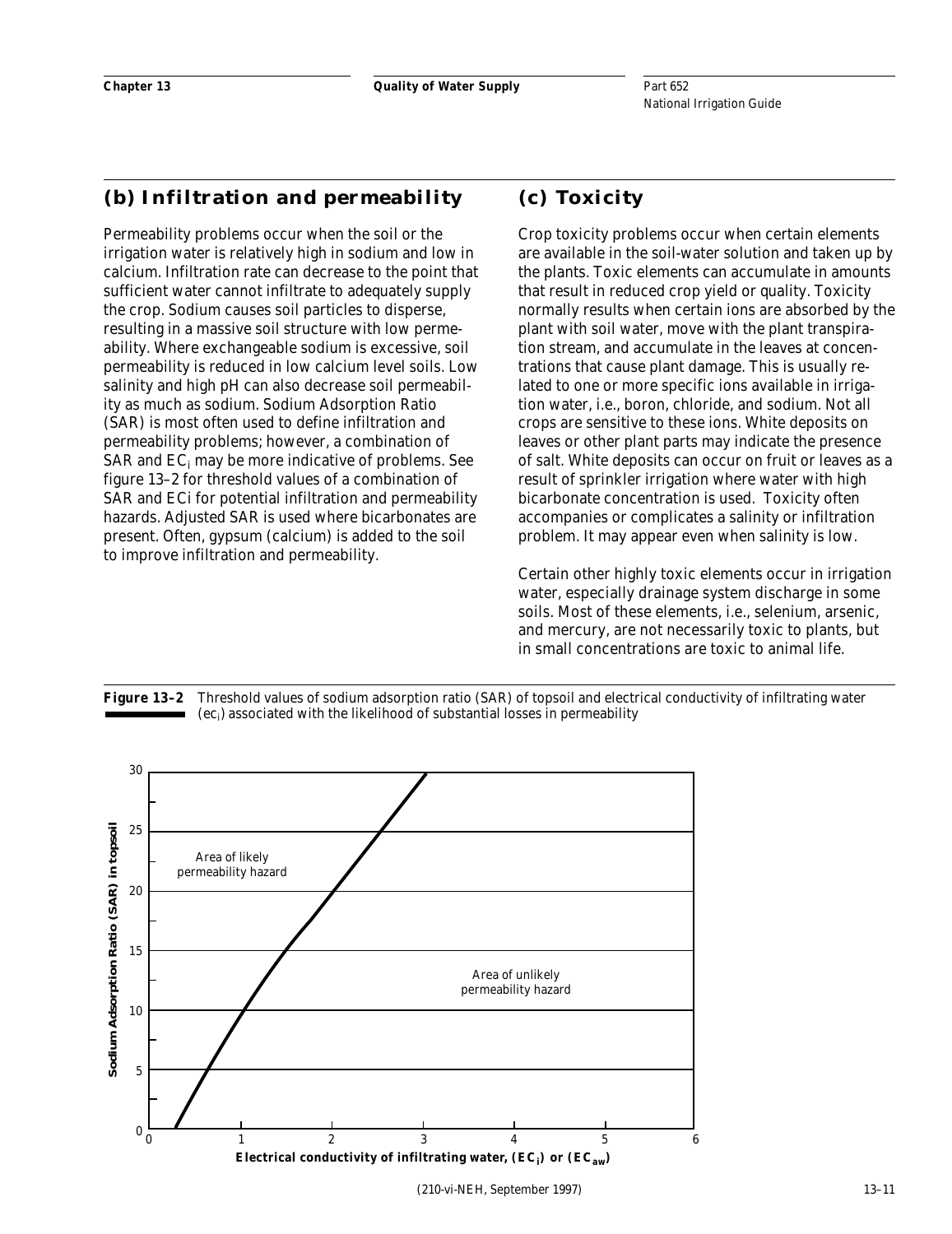## **(d) Sediment**

Suspended sediment and bedload material in an irrigation water supply can be a problem. Bedload material settles when transport energy is reduced. Sediment can plug water control structures in open and closed conveyance systems. Suspended sediment can be beneficial, however, for sealing coarse soils in open channel conveyance systems, on-farm ponds, and some irrigated soils. As sediment is deposited with each irrigation and as tillage takes place, additional fines accumulate in the tillage depth. Soil available water capacity (AWC) also increases in the surface layer within the tillage depth.

Suspended sediment that reduces soil intake rates on coarse textured soils improves distribution uniformity with surface irrigation systems (i.e., furrows and borders). Intake rates can be reduced under sprinkler systems, causing surface water translocation and runoff. Sediment in the water supply can cause wear on pump impellers and sprinkler nozzles. In some extreme cases, sprinkler nozzles and bearings must be replaced annually, or more often. Increased nozzle discharge resulting from wear and abrasion must be considered when making water management decisions. A twist drill shank can be used to check nozzle wear. A nozzle is considered worn when a twist drill shank 1/64-inch larger than the stamped size on the nozzle can be inserted.

When irrigation water containssuspended sediment, additional settling, screening, and filtering is necessary for most micro irrigation systems, perhaps to the point that makes management of micro irrigation impractical. Settling basins of substantial size and cyclone sand separators can be used to reduce the size and cost of filtering systems, especially when using sand media filters. See Chapter 6, Irrigation System Design, for additional information on filtration and treatment requirements for micro systems.

## **(e) Agricultural, industrial, and municipal wastes**

Land application of municipal, industrial, and agricultural wastes requires careful planning. The goal should be to recycle nutrients in waste material as fertilizer, in amounts than can be used by the crop, and as a soil amendment that will not degrade soil, water, plant, and air resources. In addition, the soil in the upper part of the profile is an ideal environment for microbiological activity to breakdown many undesirable contaminants.

Because elements and nutrients can occur in high concentrations, it is advisable to use these wastes as supplemental irrigation water in a total water management program. Adequate plant biomass and water must be present to use applied nutrients. The irrigation decisionmaker should know the total chemical and nutrient content of applied wastes and know the amount being applied with each application. For example, most organic and agricultural wastes contain nitrates (NO<sub>3</sub>), phosphates (P<sub>2</sub>O<sub>5</sub>), potash (K<sub>2</sub>O), and, in the case of agricultural wastes, high amounts of organic material. All these nutrients are essential for good crop growth. However, when applying agricultural wastes from dairy and other livestock operations to crops that don't use all of these nutrients annually, accumulation in the soil profile can occur. This accumulation of excess nutrients can be a potential source of surface and ground water contamination especially when excess irrigation water is applied or when excess precipitation occurs. Waste from food processing operations can contain high volumes of salt, organic material, and other chemicals used in processing and bacteria control. Waste from confined livestock feeding also contains salts from urine.

A properly designed and operated sprinkler irrigation system can provide uniform waste application; however, to achieve proper irrigation water management, a separate application system may be required for irrigation. The type of application system depends upon the consistency of the waste and physical site conditions. Size of solids contained in waste affects application patterns for each type of system. During pumping, the concentration of solids may change with time. In some cases, agitation or dilution of wastes before or during pumping may be required.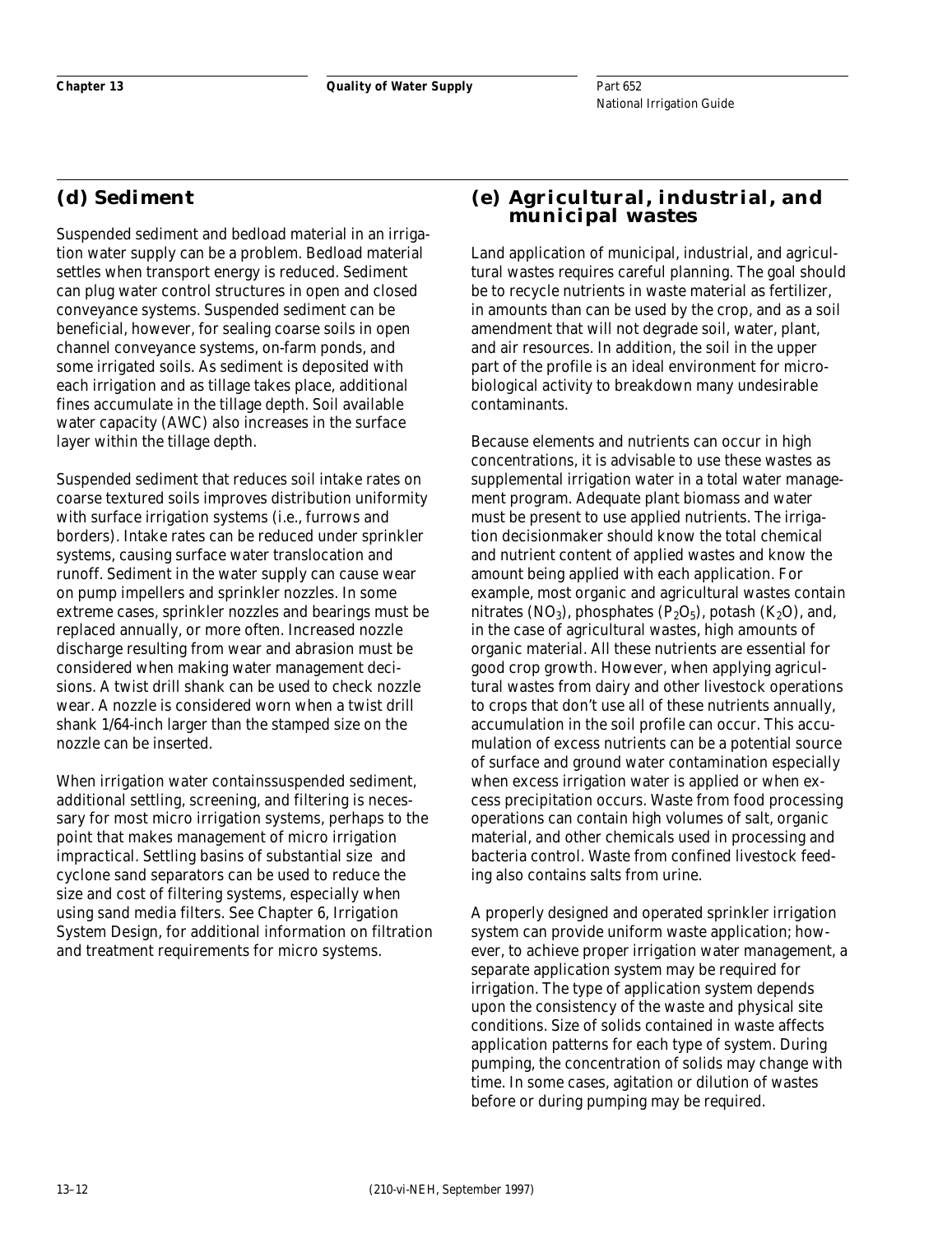Manure and wastewater effluents containing less than 5 percent solids are considered liquids. With proper screening these wastes can be applied with almost any sprinkler or surface irrigation system. Application uniformity is a prime consideration. Pump intake screens should be sized with openings no larger than the smallest sprinkler orifice. Slurries containing 5 to 15 percent solids require special pumping equipment and sprinklers with large nozzles (gun types). Slurries can be transported by either tank wagon or pump and pipeline. The viscosity and specific gravity of a slurry or liquid are dependent on the type and amount of solids in suspension. Effects by variations in specific gravity should be evaluated on an individual basis. Waste containing trash, abrasives, bedding, or stringy material is not suitable for sprinkle application unless it is preconditioned by chopping or grinding.

Where practical and suitable for soil conditions, it is recommended slurries be diluted to a liquid consistency before application. Consult NEH, Part 651, Agricultural Waste Management Field Handbook (AWMFH), for quantities of water required to achieve specific dilution requirements. Waste with 10 to 22 percent solids content (semi-solid) can be transported and spread using box type spreaders and dump trucks. Manure with more than 20 percent solids must be handled as a solid waste. Separators can be used to remove solids from the liquid fraction. The liquids can then be applied through most sprinkler systems. The amount of water applied needs to be considered as a part of the total water budget. This is specially the case with liquids and slurries. For more information see the AWMFH.

Organic solids in liquid waste cause a decrease in specific gravity, but a higher viscosity relative to that for clean water. Changes in these fluid properties require net additional energy to overcome the effects of turbulence, velocity head, and pipe friction. The result is an increase in friction head and horsepower requirements. However, pipe friction typically reduces with time. For liquid waste, AWMFH recommends using the same friction factors as those for water, but to increase the power requirement by at least 10 percent.

The effects of viscosity are most pronounced in pipelines when velocities are slow, solids content is high, or long pipelines are involved. Under these conditions, a higher total dynamic head (TDH) is required than

when pumping clean water. The overall effect is similar to a throttling valve on the inlet pipeline at the pump. For centrifugal pumps designed for water, the motor will not overload because the decrease in flow rate tends to decrease horsepower requirement. However, with an increase in viscosity, cavitation is more likely to occur because of the higher required net positive suction head (NPSH). Cavitation occurs when NPSH available is less than required, leading to the formation of vapor pockets in the liquid, typically near the eye of an impeller or around sharp obstructions in the suction pipeline. The collapse of these pockets causes the noise associated with cavitation (sounds like gravel moving through a pump or steel pipeline). Cavitation can damage the pump. The damaged area appears as corrosion.

Generally, where fluid velocities are greater than 3.5 feet per second and solids content less than 7 percent, pipe friction can be assumed to be the same as that for water. Any increase in fluid viscosity, however, creates a higher required NPSH than for water. For pumping slurries, the pump dealer must be provided the percent solids as well as the desired flow rate and pumping head. NPSH should be evaluated for the most viscous fluid condition encountered during the pumping operation. Pipe friction can be evaluated for the average condition. Appropriate specialty pumping handbooks are recommended as a design aid to estimate pipe friction for slurry flow and to calculate available NPSH.

If the same pump is used for pumping clean water and water containing solids, the pump will operate at a different efficiency for each liquid. Selecting the most efficient pump for dual application depends on determining: total volume of clean water, total volume of wastewater, solids content of the wastewater, desired flow rate, and total dynamic head. Knowing these factors allows the pump engineer or dealer to select a pump that has the highest average efficiency for the two conditions.

#### **(1) Application rates and amounts**

To avoid excessive runoff or ponding, application rates cannot exceed the soil intake rate and soil surface storage. Under sprinkler systems, exceeding the soil intake rate and soil surface storage decreases application uniformity resulting from translocation of water on the ground surface. The result is low areas receive disproportionate amounts of water and nutri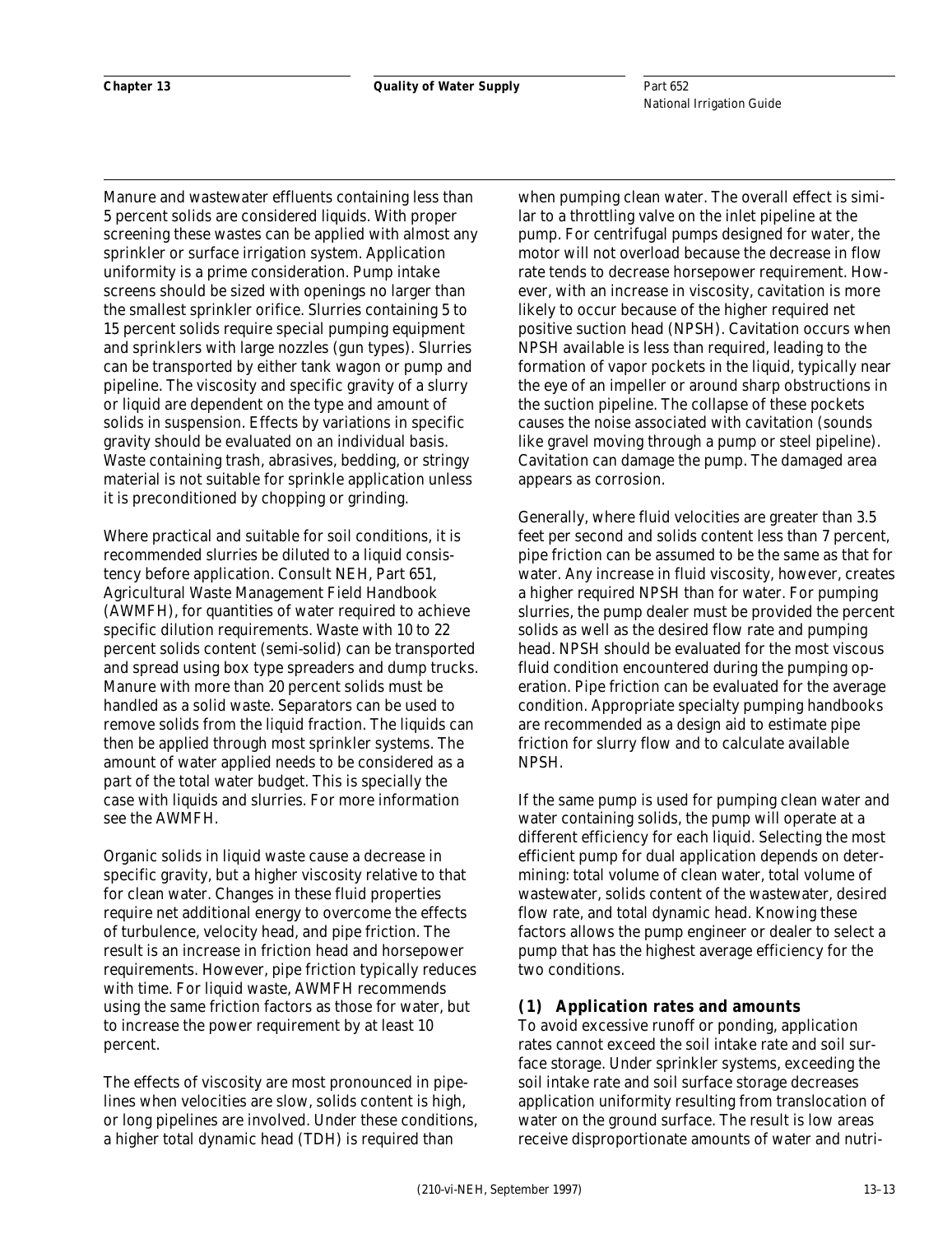**Chapter 13 Quality of Water Supply**

Part 652 National Irrigation Guide

ents, and deep percolation probably occurs in these areas. Design application rates should be guided by local experience and the maximum clean water application rate values displayed in chapter 2 of this guide. Soil intake characteristics for clean water and water containing waste are different.

Application of organic solids, contained in municipal, industrial, and agricultural wastes reduces soil infiltration rates. Appropriate management and associated cultural practices should be used to offset this effect on most soils.

Maximum quantities of waste application should be based upon the seasonal crop nutrient requirement. In addition, waste applications should be timed such that the applied nutrients are available when needed by the crop. When the field receiving waste is irrigated, total water applied (wastewater + effective precipitation + irrigation) should not exceed available soil-water storage in the crop root zone. This avoids excess leaching and runoff.

Water and nutrient budgets can be used as planning tools in evaluating this aspect. Crop evapotranspiration and net irrigation requirements for various crops are displayed in chapter 3. A nutrient analysis of the waste and the knowledge of how much of each nutrient is being applied are highly recommended to the irrigator. How the waste is handled, stored, and applied somewhat dictates the availability of nitrates. Nitrates can be easily lost to volatilization and denitrification, whereas through careful handling and application, more of the nitrates can be made available for crop use.

*(i) Sprinkle irrigation systems—*Both gun types and conventional sprinkler heads can be used for application of liquid agricultural wastes. Large nozzle gun types are also well suited to application of waste slurries. Slurry application uniformity can be a problem. Application systems can be continuous or periodic move. Screening is necessary when using conventional set type sprinkler systems, generally because the nozzles used are smaller. With any system, lower flow rates (slower velocities) near the ends of laterals can lead to the settling of solids. Pumping clean water for 10 to 15 minutes following waste application helps to minimize this problem. Handmove systems are not

recommended for waste application because of the physical contact with effluent. Pipelines should be drained or protected from freezing during cold weather.

*(ii) Surface irrigation systems—*Surface irrigation systems, typically furrows and borders, can be used to apply waste if good application uniformity of both waste and water is obtained. Runoff and ponding must be prevented. Runoff containing waste can contaminate surface and ground water.

*(iii) Micro irrigation systems—*Screening and filtration requirements typically render micro irrigation systems unsuitable for most waste applications.

## **(2) Major management concerns**

Waste should be applied uniformily and in a manner that prevents runoff or excessive deep percolation. Nutrients in applied waste should not exceed crop usage with allowance for application losses; i.e., denitrification. Proper application rates and timing are essential to meet these considerations. These concerns should be addressed in the selection and design of the irrigation application system and in the operation and maintenance plan.

Where the goal is to maximize the utilization of nitrogen, applying the waste in the first half of the irrigation application period helps to incorporate the nitrogen and decrease denitrification losses. Where the goal is to protect ground water or surface water supplies from excess nitrogen, applying clean irrigation water before the waste increases volatilization losses and maintains nitrogen in the upper part of the plant root zone. Both cases require good water management. Apply only the amount of water the soil can hold within the plant root zone. Allow for expected precipitation.

Odors from animal waste (manure) and some municipal or industrial waste being applied through sprinkler systems can be a major problem. Where possible, select locations downwind from neighbors or heavily traveled roadways. Avoid application on hot or humid days or when the wind direction is toward these areas. Visiting with the neighbors regarding the least offensive time for applications is a good management practice.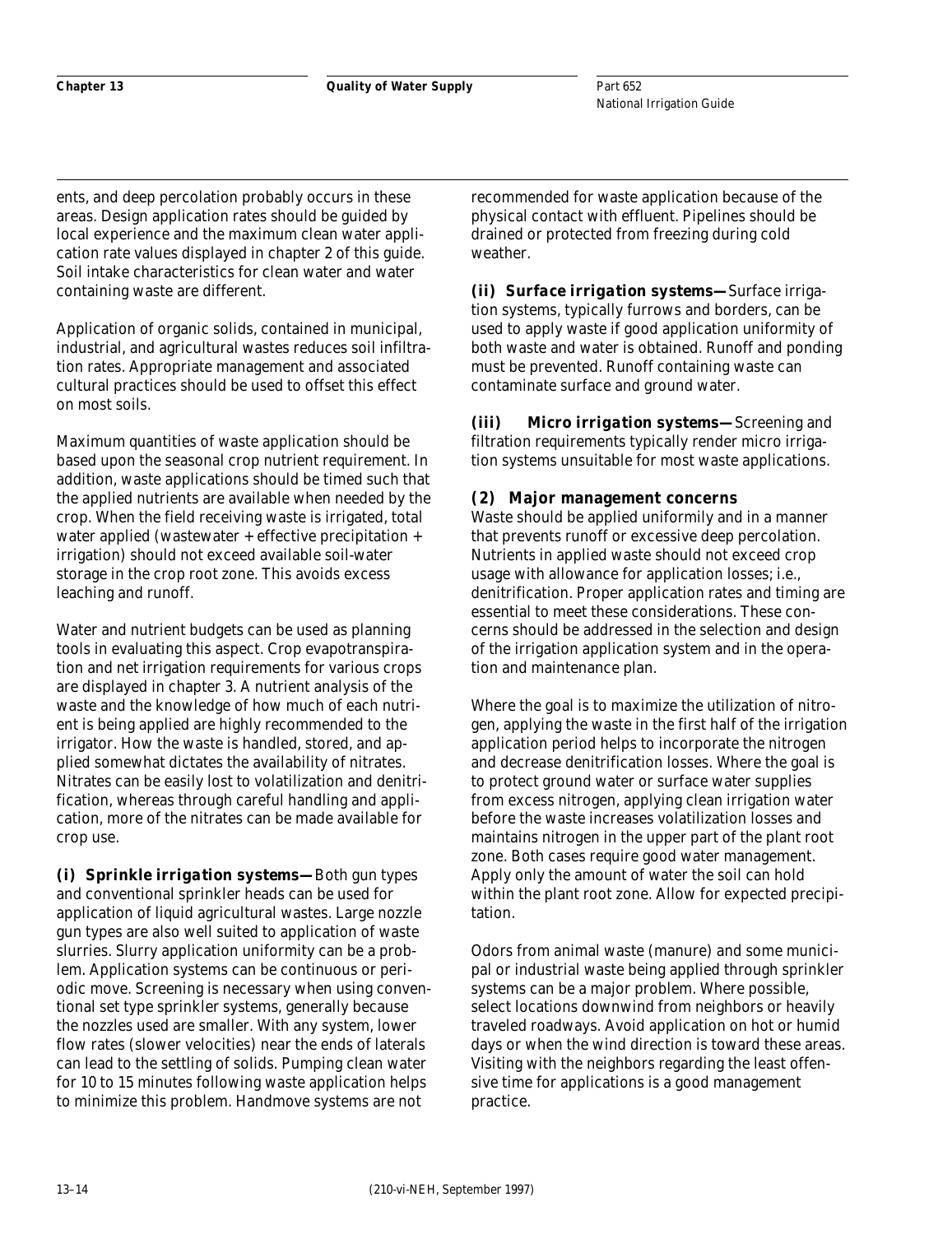Sprinkler applications of manure and wastewater should be followed with at least a 10- to 15-minute flush of clean water to clear solids from the pipelines. Deposited solids can reduce flow capacity and accelerate corrosion of aluminum and steel pipelines. Deposited solids can also dislodge during subsequent applications to cause clogging of even the largest sprinkler nozzles. Clean water flushing also washes solids off plant leaves, preventing ammonia burn during hot weather.

The following management strategies may be appropriate for protection of ground water from excess deep percolation of nitrates:

*(i) Deficit irrigation—*During the irrigation in which waste is applied, deficit irrigation (not completely filling the plant root zone) is a good management practice. This reduces opportunity for deep percolation because of application nonuniformity. To use this strategy, the operational flexibility of the irrigation system must accommodate a shorter time between irrigation applications. The amount of deficit irrigation should be based upon local precipitation patterns, crop rooting depth, and water holding capacity of the soil.

*(ii) Reduced application—*Apply only part of the waste allowed for a single application, reserving the rest for a later application, but within the period in which the plants take up nitrogen and other nutrients. The sum of nitrates and other nutrients for all the applications should not exceed the crop uptake after losses are considered.

*(iii) Irrigation water before wastewater*—Apply irrigation water before wastewater, reserving enough clean water for a 10- to 15-minute flush of pipelines. This helps keep nitrates in the upper part of the plant root zone.

#### **(3) Other management considerations**

Provide timely and correct maintenance of equipment is a good management practice. Application of wastewater is frequently done during the non-irrigation season. Winter storage and maintenance are crucial factors in assuring that the system functions throughout the next season. Rodents nesting in open pipes or control boxes, plugged pipelines, and undrained pipes that have frozen and burst are common problems.

See NEH, Part 651, Agricultural Waste Management Field Handbook, Chapter 11, Land Utilization, for land application of agricultural wastes through irrigation systems.

For planning and design of land application of municipal wastewater through irrigation systems, see the United States Environmental Protection Agency's (USEPA) publication, Process Design Manual, Land Treatment of Municipal Wastewater. October 1981 (including Supplement on Rapid Infiltration and Overland Flow, October 1984), EPA 625/1-81-013 and 013a. Additional local design procedures and regulations may also apply.

## **(g) Miscellaneous**

Other water quality problems that may arise in specific locations need to be considered when planning irrigation systems. They can include:

- Extreme temperature water
- Tailwater
- Drainage effluent
- Pesticides
- Toxic ions (i.e., salts), heavy metals, and other elements not normally found in waste effluent

**(1) Extreme temperature (hot or cold) water** Geothermal water can generally be used without cooling when using a moderate to high pressure sprinkle irrigation system. Water that is sprayed through the air will be close to or below ambient air temperature when it strikes the ground surface or crop canopy. When applying hot water through a low pressure sprinkler, micro, or surface irrigation system, the hot water generally must be cooled so that the plant crown and tubers close to ground surface are not cooked. Pump design should consider water temperature where it is above 90 degrees Fahrenheit.

Geothermal water may also contain undesirable chemicals, such as boron, chloride, sodium, sulfur, and heavy metals. Therefore, a water quality test is necessary before using it for irrigation purposes. Some of these chemicals can be toxic to a wide variety of plants, animals, and humans.

Irrigating soils with extreme cold water (or excess amounts of water) can delay soil warm-up, thereby retarding plant growth. In some areas glacier melt or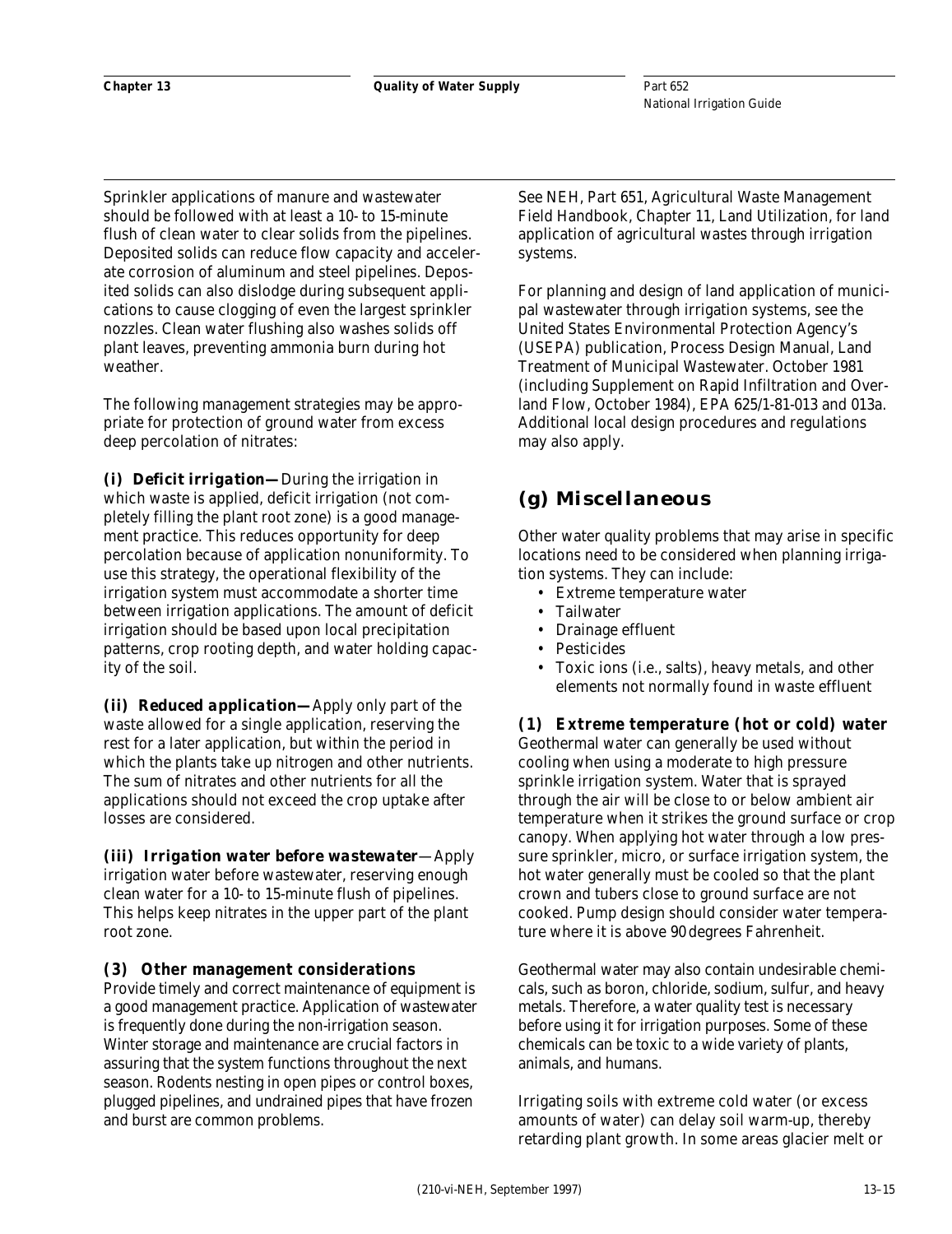snow melt is available during most of the growing season. A 4 to 8 degree Fahrenheit decrease in soil temperature in the upper 6 to 8 inches of the soil profile have been measured after applying 3 inches of 54 degree Fahrenheit water with surface systems. This temporary drop in soil temperature may be short (4 to 16 hours), but it can retard plant growth during the cool down period. Sprinkle irrigation can help warm cold water if ambient air temperature is higher than the temperature of the water. Applying too much irrigation water early in the growing season (or for frost protection when the ground surface is bare) can retard plant growth because of excess soil surface evaporation and excessive water in the plant root zone.

## **(2) Tailwater (surface runoff)**

Where the opportunity exists and is legal, tailwater from irrigated fields can be reused as a water supply or to supplement existing supplies. Runoff water from irrigation can contain nutrients, sediment, pesticides, and in some areas nematodes. Use of water containing these contaminants may be restricted. For example, runoff from a field irrigation system used to apply fertilizers and pesticides cannot be used on fresh vegetables, but can be used on many field crops. It is preferred to reuse this water for irrigation of field crops rather than allow it to return to public water. Tailwater reuse can improve onfarm irrigation efficiency and reduce use of high quality water.

Sediment in tailwater, often resulting from irrigation induced erosion on highly erosive soils, can degrade downstream surface water for public recreation, municipal water supply, wildlife, and fishery uses. It may also be undesirable for irrigation purposes because of sediment deposition problems in conveyance systems. Technically, tailwater reuse on the same or downslope field should be a part of every surface irrigation system. Except for closed level basin, border, or furrow systems, runoff is necessary for best irrigation uniformity. Blocked ends can improve application uniformity on nearly level fields where ponded water covers the lower fourth to third of the field. On steeper fields, blocking furrows and borders to limit runoff generally increases deep percolation. Level furrows and basins in arid areas typically have no runoff.

## **(3) Drainage effluent**

Internal drainage and removal of drainage water used for leaching (for salinity control) are essential. However, disposal of effluent can be a problem. Disposal alternatives include:

- Discharge into salt sinks (ocean, salt basins, underground saline aquifers)
- Discharge into a waste disposal operation.
- Reuse on cropland by irrigating high salttolerant plants.
- Discharge into an onfarm evaporation pond
- Reclaim salt(s) for use in the United States salt market (livestock feed, food processing for human consumption, industrial).

By far the best solution is good onsite water management to minimize the amount of effluent to be disposed, but yet maintain proper soil salinity control in the plant root zone. Drainage effluent can contain naturally occurring soil elements. Some of these elements (i.e., boron, selenium) can be toxic to wildlife.

Drainage effluent from salinity control irrigation management can contain high concentrations of salts and is unsuitable for reuse on most common crops. It has been demonstrated, however, that drainage effluent from fields with intensive salinity control can be used for irrigation of very high salt-tolerant plants (agroforestry). Incorporating crop residue containing salt returns the salt to the soil, perhaps with very little, if any, net salt removal. Some of these plants are commercially useful and can be grown economically and irrigated with very high salt concentration drainage effluent. When irrigating high salt-tolerant plants, good internal drainage and removal of excess water used for leaching for salinity management are also essential. The final, smaller volume of drainage effluent with a very high salt concentration is typically discharged into an onfarm evaporation pond. The remaining salts can then be mined. High salt-tolerant plants are listed in table 13–4.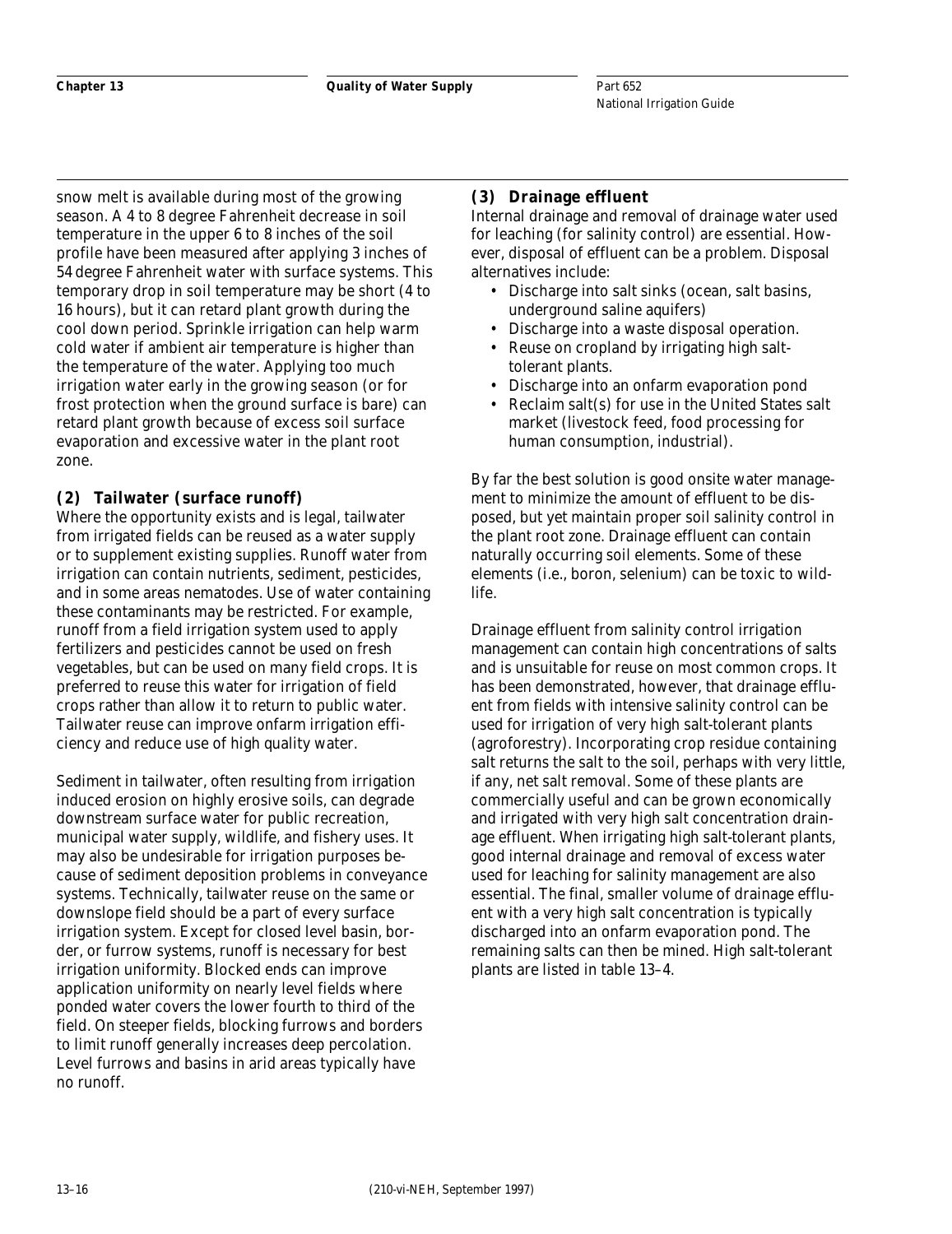Research has also demonstrated that certain trees and halophytes are useful in the uptake of selenium from the soil water. The trees include:

- Eucalyptus
- Casuarina
- Athel

The halophytes include:

- Quail bush (atriplex)
- Iodinebush
- Fivehook bassia
- Jose tall wheatgrass

#### **(4) Pesticides**

Pesticides and their metabolites can be highly toxic to humans and wildlife. Some are persistent and mobile in water. Excessive irrigation water application and precipitation that leaches below the plant root zone can carry these contaminants into ground water. Tailwater (surface runoff) containing these contaminants may be suitable for reuse to irrigate many crops, but even small concentrations may be hazardous to fish, water fowl, wildlife, domestic animals, and humans. Operating irrigation systems is difficult without coming in physical contact with the irrigation water or without having small areas of standing water within or near irrigation operations. Surface water attracts wildlife in a wide range of species and sizes.

#### **Table 13–4** High salt-tolerant plants

| Plant | <b>Notes</b> |
|-------|--------------|
|       |              |

#### **Tolerance level:**  $EC_i = 8$  **to 10 mmho/cm**

| <b>Eucalyptus trees</b> | Used as biomass for organic fuel |
|-------------------------|----------------------------------|
|                         | fired power generating plants.   |
| Casuarina trees         | Is not frost tolerant.           |
| Athel                   | Used in windbreak plantings.     |

#### Tolerance level:  $EC_i = 20$  to 35 mmho/cm

| Fivehook bassia<br><b>Saltgrass</b> | Useful as ground cover in wind-<br>breaks or for erosion control. |
|-------------------------------------|-------------------------------------------------------------------|
| Jose tall wheatgrass<br>Cordgrass   |                                                                   |
| Fat-hen<br>Red sage                 |                                                                   |

#### **Tolerance level:**  $EC_i = > 40$  mmho/cm

Iodinebush Quail bush (atriplex)